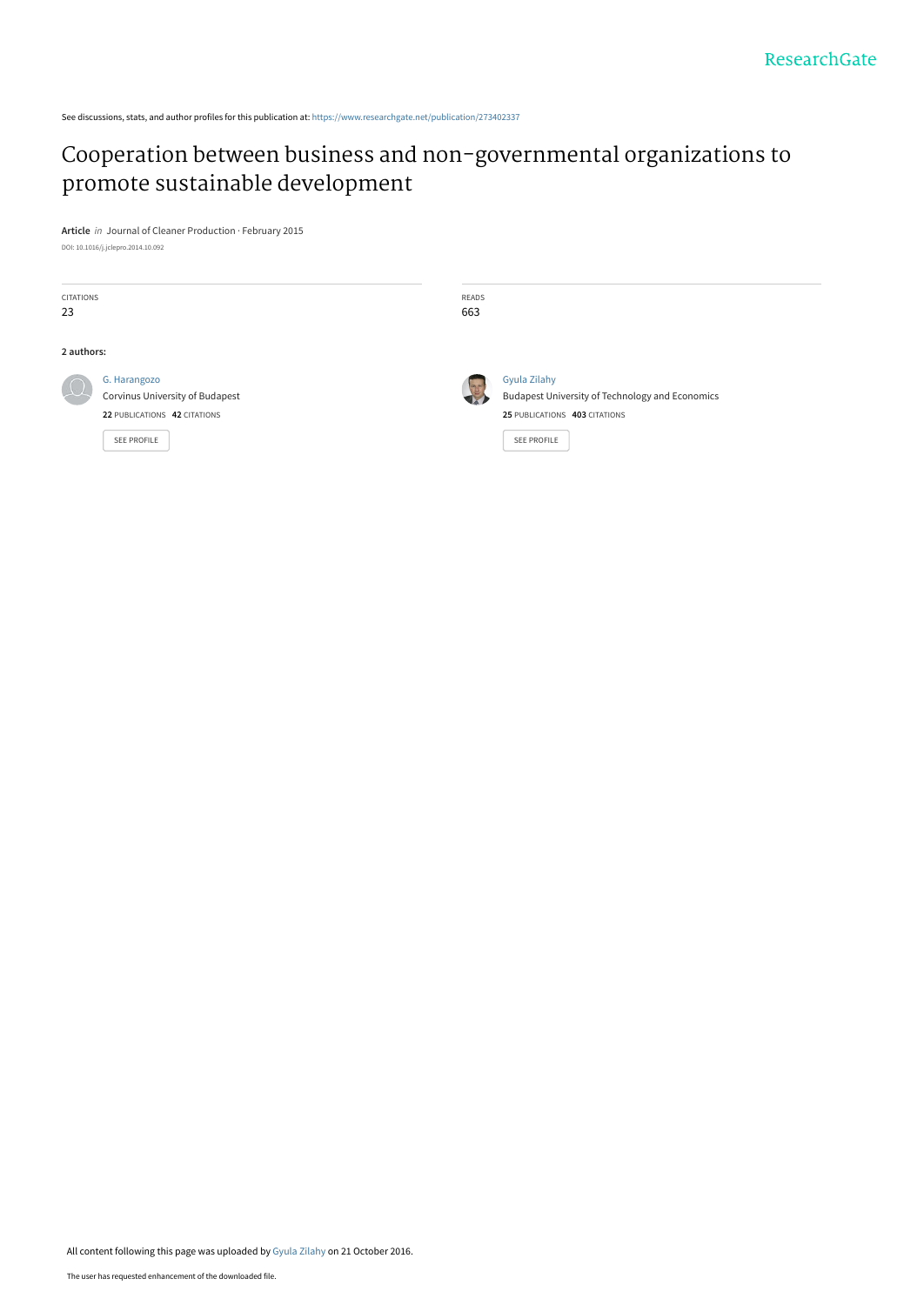### Iournal of Cleaner Production 89 (2015) 18-[31](http://dx.doi.org/10.1016/j.jclepro.2014.10.092)

Contents lists available at ScienceDirect

# Journal of Cleaner Production

journal homepage: [www.elsevier.com/locate/jclepro](http://www.elsevier.com/locate/jclepro)

## Cooperation between business and non-governmental organizations to promote sustainable development

## Gábor Harangozó<sup>\*</sup>, Gyula Zilahy

Department of Environmental Economics and Technology, Corvinus University of Budapest, 8 Fovam ter, 1093 Budapest, Hungary

#### article info

Article history: Received 21 September 2012 Received in revised form 30 October 2014 Accepted 30 October 2014 Available online 7 November 2014

Keywords: Stakeholder theory Small and medium-sized enterprises (SMEs) Non-governmental organizations (NGOs) Corporate sustainability Cooperation Stakeholder multiplicity

## **ABSTRACT**

International environmental policy has long recognized the role of both the civil and business sectors in the implementation of sustainable development, as reflected by the Earth Summit in 1992 (United Nations Conference on Environment and Development, Rio de Janeiro) and the resulting publication of the Agenda 21 action plan. The importance of civil organizations is also stressed by the European Union's environmental policy, as indicated by, for instance, the Sixth Environmental Action Plan, which was accepted in 2002. Nevertheless, the common understanding of how non-governmental organizations may influence corporate environmental behavior, especially that of small and medium-sized enterprises, remains limited. This paper presents the results of research examining the relationships between nongovernmental organizations and businesses based on the stakeholder theory of the firm. The results show that small and medium-sized enterprises rank the importance of different stakeholders similarly to larger businesses and often engage in cooperation with non-governmental organizations. It is also demonstrated that cooperative strategies constitute an important and effective component of nongovernmental organizations' behavior toward businesses and that the indirect influence of the civil sector is as important as its direct impact. The results contribute to the development of the stakeholder theory of the firm and help inform practical decision makers about how to improve relationships between business and non-governmental organizations.

© 2014 Elsevier Ltd. All rights reserved.

## 1. Introduction

International environmental policy long ago recognized the role of both the civil and the business sectors in the implementation of sustainable development, as reflected by the Earth Summit in 1992 (United Nations Conference on Environment and Development, Rio de Janeiro) and the resulting publication of the Agenda 21 action plan [\(UN, 1992\)](#page-14-0). The importance of civil organizations is also highlighted by the European Union's environmental policy, as indicated by, for instance, the Sixth Environmental Action Plan ([Decision 1600/2002/EC of the European Parliament and of the](#page-13-0) [Council, 2002](#page-13-0)). Further, the role of the business sphere was reinforced at the Rio  $+$  20 Corporate Sustainability Forum (Innovation and Collaboration for the Future We Want).

The scientific literature has also recognized the increased importance of non-governmental organizations (NGOs) and has identified several reasons for this phenomenon. First, [Hartman](#page-13-0) [et al. \(1999\)](#page-13-0) note that environmental problems, which are

E-mail address: [gabor.harangozo@uni-corvinus.hu](mailto:gabor.harangozo@uni-corvinus.hu) (G. Harangozo).

becoming increasingly complex, cannot be addressed by governments alone, and different sectors, industry, citizens, NGOs, and other stakeholders, should assume a leadership role in solving the current problems [\(Hartman et al., 1999](#page-13-0)). As Maak and Pless note, 'the world's most pressing public problems such as poverty and global warming call for cross-sector solutions' ([Maak and Pless,](#page-13-0) [2009](#page-13-0), p. 537). Taking another perspective, Fassin argues that 'non-govern-

mental organizations (NGOs) and pressure groups have taken up the mission of counterbalancing the huge power of the multinational corporations […]. As power gives responsibility, NGOs should be seen as having corporate stakeholder responsibility' [\(Fassin,](#page-13-0) [2009](#page-13-0), p. 503).

Moreover, taking a social learning perspective, [Brown and](#page-13-0) [Timmer \(2006\)](#page-13-0) argue that civil society actors, such as NGOs, social movements, and advocacy networks, are becoming increasingly important in transnational governance. These authors identify five ways in which transnational civil society can play a role in transnational governance, namely, by '(1) identifying emerging issues, (2) facilitating grassroots voice, (3) building bridges to link \* Corresponding author. Tel.: <sup>þ</sup>36 1 482 5423. diverse stakeholders, (4) amplifying the public visibility and





Cleane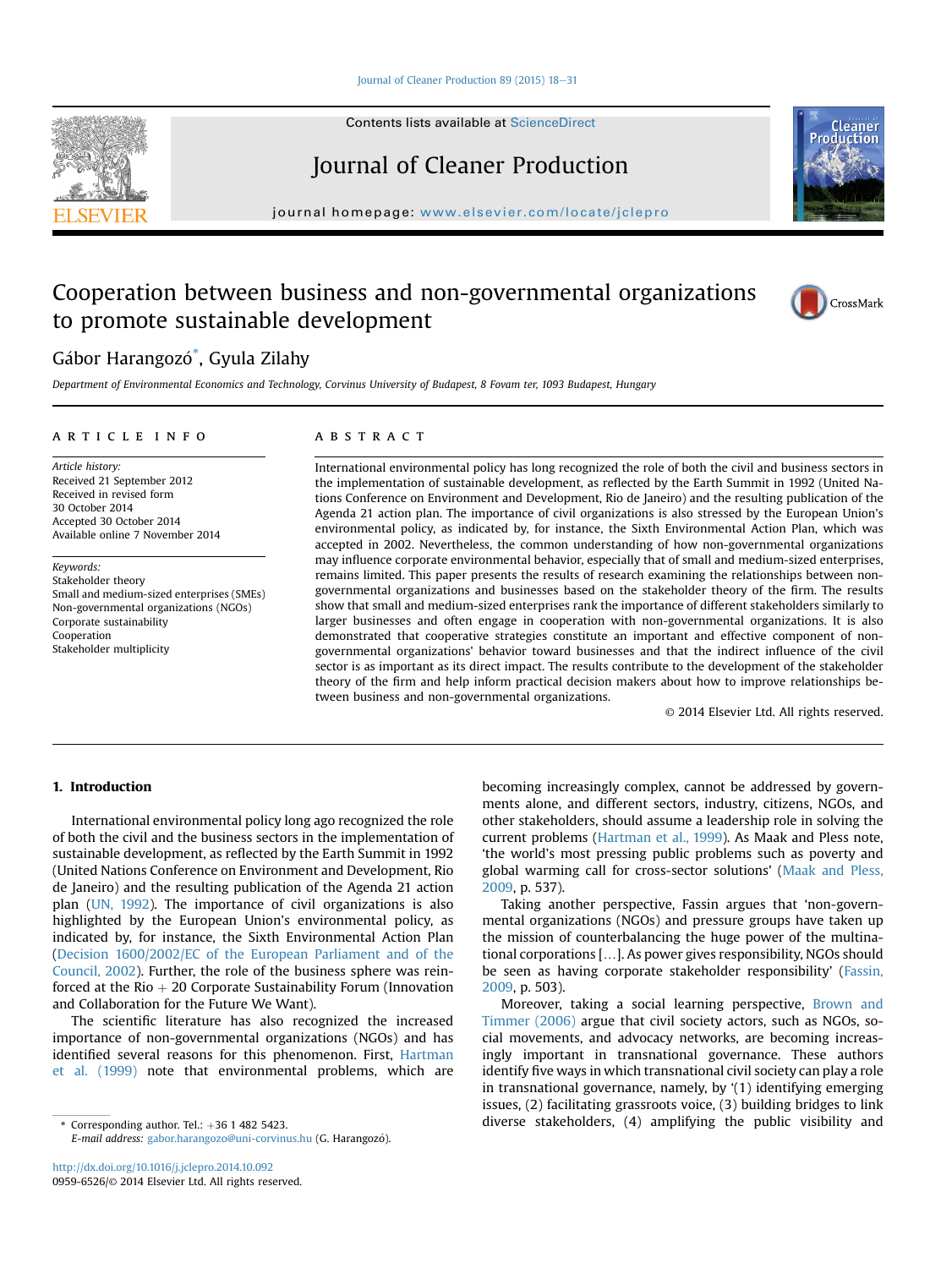importance of issues, and (5) monitoring problem-solving performance' ([Brown and Timmer, 2006,](#page-13-0) p. 6.)

Furthermore, an increasing number of scholars and practitioners suggest that cooperation between the civil and the business sectors can serve as an effective strategy to achieve the goals of sustainable development (see, for example, [Kong et al., 2002;](#page-13-0) [Jamali and Keshishian, 2009;](#page-13-0) practical win-win cases are provided by [CCIC, 2001; GEMI, 2008](#page-13-0)). Accordingly, [Reed and Reed](#page-13-0) [\(2009\)](#page-13-0) note that partnerships of businesses with government, multilateral bodies, and/or social actors such as NGOs and local community organizations engaged in promoting development are gaining importance worldwide.

Practical solutions contributing to sustainable development such as cleaner production and industrial symbiosis also require the cooperation of different stakeholders. The flow of information, materials and energy between different organizations should be optimized in order to achieve favorable results. For example [Corral](#page-13-0) [\(2003\)](#page-13-0) lists collaboration with research institutions and with suppliers among the most important determinants of the level of cleaner production implementation. [Schliephake et al. \(2009\)](#page-13-0) stress the efficiency benefits of partnerships along the supply chain.

In addition, in developing an international business (IB) research agenda, Teegen further emphasizes the importance of NGOs in global governance and value creation: 'IB researchers should be prepared to study the internationalization of NGOs and examine the international and global strategies, organizing frameworks, international market entry options, and alliance structures of these emerging organizational forms' ([Teegen et al., 2004](#page-13-0), p. 477).

A sharp increase in the number of academic articles on NGObusiness relations during the last ten years has also been reported by [Laasonen et al. \(2012\),](#page-13-0) who survey 199 articles in 11 business and society, international business, and management journals and analyze the dominant articulations in the emerging field of scientific inquiry [\(Laasonen et al., 2012](#page-13-0)).

This article aims to improve our understanding of how relationships between businesses and NGOs influence corporate greening. Using the results of two empirical investigations, this paper aims to characterize the relationship between small and medium-sized enterprises (SMEs) and environmental NGOs to identify typical interactions and the motives behind them. The focus is on SMEs because their behavior toward stakeholders has not been studied as thoroughly as that of their larger counterparts.

More specifically, insights from SMEs and NGOs will be used to learn about the frequency of partnership arrangements between these two types of organizations; the importance of different collaborative and traditional approaches; the way SMEs evaluate the importance of their stakeholders and, finally, whether direct or indirect stakeholder influence is more important for NGOs to fulfill their roles.

To achieve these objectives, first relevant results are introduced stemming from the stakeholder theory of the firm. This review of the literature provides the basis for two empirical surveys: one on the managerial perspective regarding business-NGO relationships and another on the civil perspective regarding these relationships.

Based on these surveys, SME-NGO relationships can be characterized and SME practices can be contrasted with similar activities in larger organizations. Moreover, by concentrating on the interrelationships between different stakeholders of firms, it is also attempted to add new insights on stakeholder theory as a theory of sustainability management.

The article proceeds as follows: Section 2 provides a critical assessment of the stakeholder theory of the firm in which NGOs are considered to be stakeholders to illustrate the findings and shortcomings of the literature. Section [3](#page-4-0) discusses corporate-NGO relationships in the environmental field, and section [4](#page-6-0) introduces four propositions and the empirical research methods used. The results are presented in section [5,](#page-7-0) while the limitations of the research and the evaluation of the propositions is discussed in [section](#page-10-0) 6. Finally, conclusions discussing the implications of the results are presented in section [7.](#page-11-0)

## 2. Stakeholder theory as a theory of sustainability management

According to the stakeholder theory of the firm ([Freeman and](#page-13-0) [Reed, 1983\)](#page-13-0), numerous stakeholders affect corporate activities, and company decisions are determined by stakeholder pressure. Thus, within this perspective, organizations must properly address stakeholder expectations originating from their internal and external environments as a precondition of long-term success.

Stakeholder expectations can be understood on a moral basis (see [Saravanamuthu, 2006; Vazquez-Brust et al., 2010\)](#page-13-0); hence, beyond having obligations to generate profit for their owners, companies also have social and environmental responsibilities. Stakeholder management, however, can also be interpreted from a more pragmatic, amoral standpoint. In this sense, good relationships with key stakeholders serve companies' long-term profit interests. This view of stakeholder management is consistent with the ideas of [Friedman \(1970\),](#page-13-0) who regards profit as the ultimate goal of managers.

The stakeholder approach has often been applied to analyze corporate environmental strategies and activities (see [Kerekes](#page-13-0) [et al., 1996; Blum-Kusterer and Hussain, 2001; Downey, 2002\)](#page-13-0), occasionally with a focus on improving corporate environmental performance [\(Kovacs, 2000; Toth, 2003](#page-13-0)). Indeed, the importance and effects of different stakeholder groups on corporate environmental behavior have been widely researched (for example, [Pataki,](#page-13-0) [2002; Welford, 2004; Bonnafous-Boucher and Porcher, 2010\)](#page-13-0). Stakeholder management is also often related to corporate social responsibility and sustainable company management ([Malovics et al.,](#page-13-0) [2008; Pogutz, 2008; Morelli, 2011](#page-13-0)).

One of the most important contributions of stakeholder theory is the classification of different stakeholders to inform appropriate actions toward them. Clarkson identifies primary stakeholder groups as stakeholders with a direct influence on the continuing success and survival of a company and secondary stakeholder groups as stakeholders that influence companies' success and survival but that are not essential for survival ([Clarkson, 1995,](#page-13-0) see also [Lozano, 2011](#page-13-0)). [Henriques and Sadorsky \(1999\)](#page-13-0) introduce four major stakeholder groups based on the literature: regulatory stakeholders, organizational stakeholders, community stakeholders, and the media. They then characterize the importance of each group by using a conceptual classification of firms based on their environmental strategies. [Mitchell et al. \(1997\)](#page-13-0) classify stakeholders according to their power to influence the firm, the legitimacy of their relationship with the firm, and the urgency of their claim.

While these classifications may be used to enhance the relationships between business organizations and stakeholders, they still inevitably reflect a degree of generalization.

Several authors (see [Starik, 1995; Haigh and Grif](#page-13-0)fiths, 2009; [Laine, 2010](#page-13-0)) have approached the natural environment as a separate stakeholder. However, the natural environment cannot represent its own interests, so this paper adopts a more practical approach: the natural environment is not considered a separate stakeholder, but environmental interests are met through the expectations of different stakeholders  $-$  regarding the natural environment  $-$  on companies.

The following table provides an overview of the environmental expectations of the most important stakeholder groups based on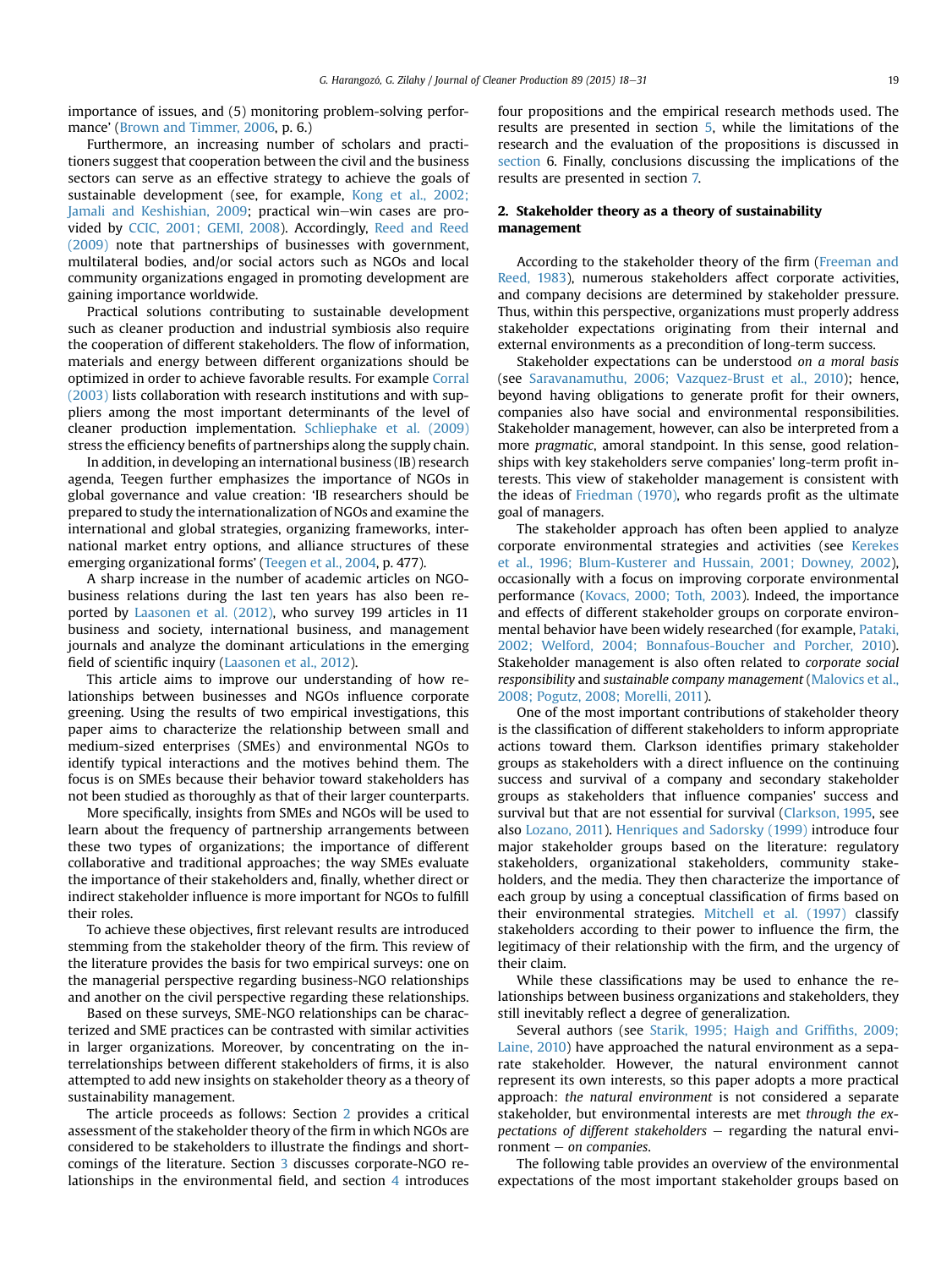#### Table 1

Environmental expectations of the most important stakeholder groups (based on [Kestemont and Ytterhus eds., 1997](#page-13-0) and [Vazquez et al., 2010\)](#page-14-0).

| Stakeholder group                       | Focus of environmental expectations                                                                                                                                                                                                                               | Reactions in case of non-compliance                                                                                                             |
|-----------------------------------------|-------------------------------------------------------------------------------------------------------------------------------------------------------------------------------------------------------------------------------------------------------------------|-------------------------------------------------------------------------------------------------------------------------------------------------|
| Owners                                  | • Impacts of environmental protection on corporate profitability and value<br>• Avoidance of accidents, fines, and scandals caused by the company's inade-<br>quate environmental performance                                                                     | • Pressuring managers or dismissing them<br>• Selling shares, withdrawing capital                                                               |
| Managers                                | • Impacts of environmental activities on the realization of strategic goals<br>• Financial aspects of environmental activities (sales, costs)<br>• Impacts of environmental protection on other key indicators (market share,<br>reputation, etc.)                | • Reducing motivation<br>• Protesting<br>• Exiting                                                                                              |
| Non-management<br>employees             | • Working conditions (environmental and health risks, risk of accidents, etc.)<br>• Possible exemplary activity of the company (for more environmentally<br>conscious employees)                                                                                  | • Decreasing performance<br>• Reducing motivation<br>• Protesting<br>• exiting                                                                  |
| Consumers                               | · Possible negative environmental impacts or risks during the use of the<br>product/service (hazardous compounds, etc.)<br>• Negative environmental impacts during other phases of the product life cycle<br>(production, transportation, waste management, etc.) | • Ceasing purchasing the specific good<br>• Boycotting the entire company                                                                       |
| Institutional customers                 | • Impacts of corporate environmental activities on the quality of the products<br>and services of the company<br>• Impacts of corporate environmental activities on the company's and its<br>partners' reputation                                                 | • Requesting discounts/compensation<br>• Suspending cooperation                                                                                 |
| Creditors/banks/<br>insurance companies | • Impacts of environmental protection on corporate profitability<br>• Impacts of environmental risks on financial stability, liquidity, and chances for<br>survival                                                                                               | • Providing less favorable conditions for financing<br>the company<br>• Implementing higher insurance fees<br>• suspending/refusing cooperation |
| Regulating authorities                  | • Regulatory compliance<br>• State of the environment                                                                                                                                                                                                             | • Imposing fines/penalties<br>• Suspending/refusing permission to operate                                                                       |
| (Environmental) NGOs                    | • Environmental characteristics of products and services<br>• Environmental impacts of company activities<br>• State of the environment<br>• Environmental responsibility of the company                                                                          | • Conducting demonstrations<br>• Influencing other stakeholders (and the broader<br>public opinion)                                             |
| Local residents                         | • Environmental impacts of company activities<br>• State of the environment on a local level                                                                                                                                                                      | • Creating public notices<br>• Conducting demonstrations<br>• Requesting demand for compensation                                                |

the literature (specific groups can be divided into sub-groups or further groups can be identified).

Table 1 shows that various stakeholder groups have notably different expectations regarding the environmental activities of companies. For example, even the expectations of organizations from the civil sector are often divergent: local circumstances constitute a key factor driving differences in stakeholder expectations, and the priorities of local and international civil organizations may differ further ([Veser, 2004\)](#page-14-0). During decision making, companies balance the importance and strength of stakeholder groups. For instance, within Clarkson's classification [\(Clarkson,](#page-13-0) [1995](#page-13-0)), organizations will eventually collapse if primary stakeholders (e.g., managers, employees, and customers) are continuously dissatisfied and if they exit the system. However, while secondary stakeholders (which may include civil organizations and local residents) may influence company activities considerably, they usually do not threaten the existence of corporations. The importance of green NGOs increases, however, if a company is adopting strategies aimed at leadership in pollution prevention and/or environmental protection ([Buysse and Verbeke, 2003](#page-13-0)).

Companies may aim to be 'good across the board' by trying to satisfy as many stakeholders as possible [\(Murillo-Luna et al., 2008;](#page-13-0) [Vazquez-Brust et al., 2010\)](#page-13-0), but most organizations appear to be able to differentiate between stakeholders, as indicated by an important stream of stakeholder research. [Table 2](#page-4-0) provides a summary of the results of six relevant surveys administered to company managers.

While the various surveys focus on different stakeholder groups<sup>1</sup> and use different scales to measure their importance, the results are generally quite similar. National/regulatory authorities were nearly always ranked at the top of the priority list, whereas financial institutions were generally ranked lower. Representatives of civil society  $-$  primarily civil organizations and local residential  $groups - were ranked in the middle with respect to their influence$ on corporations. The survey results indicate that even if the civil sector does not include the most important stakeholders with respect to the environmental behavior of companies, their influence is not negligible compared to that of other stakeholders. Indeed, beyond their direct influence, their indirect influence (their potential to influence the expectations of other key stakeholders, such as customers, regulating authorities, and competitors) can further increase their weight in decision making regarding corporate environmental activities [\(Frooman, 1999\)](#page-13-0). Efforts to raise awareness and provide environmental education also play a key role in the civil sector's indirect influence ([Csutora, 2012; Mozner](#page-13-0) [et al., 2012; Zsoka et al., 2013\)](#page-13-0). NGO networks can also improve the sustainability performance of supply chains [\(Benedek et al.,](#page-12-0) [2013\)](#page-12-0).

The results of these surveys are consistent with the proposition of [Mitchell et al. \(1997\)](#page-13-0) introduced earlier regarding classes of stakeholders. According to their stakeholder categorization, power, legitimacy, and urgency are the three primary attributes that determine corporate action. Their initial model has been revised by [Neville et al. \(2011\),](#page-13-0) who examines the role of urgency and the different interpretations of legitimacy. These authors conclude that 'stakeholder salience is the prioritization of stakeholder claims by managers based on their perception of the degree of power of the stakeholder and the degree of moral legitimacy and urgency of the claim' ([Neville et al., 2011](#page-13-0)).

While environmental NGOs and their claims are often legitimate, NGOs sometimes lack the power to influence business organizations. When most active, however, their claims can become

 $1$  In some cases, even impersonal factors (such as technology or organizational change) are regarded as 'stakeholders'. These factors were excluded from the table.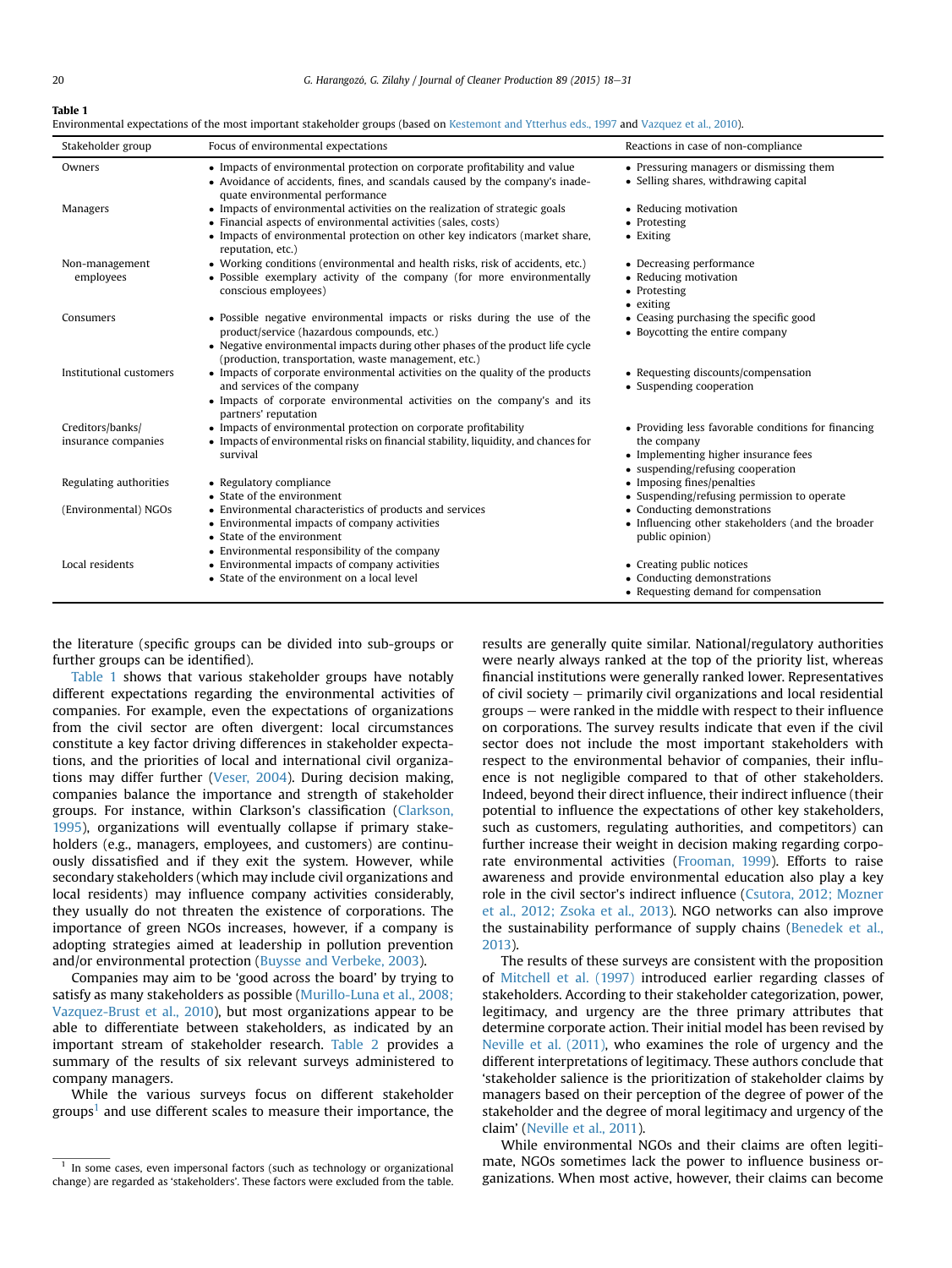<span id="page-4-0"></span>

| Table 2                                                                                   |
|-------------------------------------------------------------------------------------------|
| Importance of stakeholders based on their pressure on corporate environmental activities. |

| Author                                                     | <b>Belz and Strannegard</b><br>(1997)                                                                                                                                                                                                                                                                                                                         | Kestemont and<br>Ytterhus (eds.) (1997)                                                                                                                                                                                                                                                                                                                               | Blum-Kusterer and<br><b>Hussain</b> (2001)                                                                                                                                                                                                                                                                                                                                | Kerekes et al. (2003)                                                                                                                                                                                                                                                                                                       | Vazquez et al. (2010)                                                                                                                                                                                                                                                                                                                                                              |
|------------------------------------------------------------|---------------------------------------------------------------------------------------------------------------------------------------------------------------------------------------------------------------------------------------------------------------------------------------------------------------------------------------------------------------|-----------------------------------------------------------------------------------------------------------------------------------------------------------------------------------------------------------------------------------------------------------------------------------------------------------------------------------------------------------------------|---------------------------------------------------------------------------------------------------------------------------------------------------------------------------------------------------------------------------------------------------------------------------------------------------------------------------------------------------------------------------|-----------------------------------------------------------------------------------------------------------------------------------------------------------------------------------------------------------------------------------------------------------------------------------------------------------------------------|------------------------------------------------------------------------------------------------------------------------------------------------------------------------------------------------------------------------------------------------------------------------------------------------------------------------------------------------------------------------------------|
| Year of research                                           | 1995                                                                                                                                                                                                                                                                                                                                                          | 1997                                                                                                                                                                                                                                                                                                                                                                  | 1999                                                                                                                                                                                                                                                                                                                                                                      | 2003                                                                                                                                                                                                                                                                                                                        | 2005-2006                                                                                                                                                                                                                                                                                                                                                                          |
| Sample size                                                | Couple hundred<br>companies                                                                                                                                                                                                                                                                                                                                   | 2920                                                                                                                                                                                                                                                                                                                                                                  | 32                                                                                                                                                                                                                                                                                                                                                                        | 466                                                                                                                                                                                                                                                                                                                         | 505                                                                                                                                                                                                                                                                                                                                                                                |
| Sample features                                            | Manufacturing<br>industry, Europe                                                                                                                                                                                                                                                                                                                             | Manufacturing<br>industry, Europe                                                                                                                                                                                                                                                                                                                                     | Pharmaceutical<br>industry, Great Britain<br>and Germany                                                                                                                                                                                                                                                                                                                  | Manufacturing industry,<br>Hungary                                                                                                                                                                                                                                                                                          | 'Environmentally<br>harmful' industries.<br>Argentina                                                                                                                                                                                                                                                                                                                              |
| Importance of<br>stakeholders<br>(in descending)<br>order) | National authorities<br>International<br>regulatory mechanisms<br>Owners<br>customers/<br>Consumers<br>employees and their<br>organizations<br><b>Environmental</b><br>organizations<br><b>Local NGOs</b><br>Press/media<br>Consumer<br>organizations<br>competitors<br>scientific institutions<br>Suppliers<br><b>Distributors</b><br>Financial institutions | National authorities<br>Managers<br>Customers/<br>Consumers<br>International regulators<br>Owners<br>Non-mgmt employees<br>Local population<br><b>Environmental</b><br>organizations<br>Press/media<br>Competitors<br>Insurance companies<br>Labor unions<br>Consumer<br>organizations<br><b>Distributors</b><br>Scientific institutions<br>Suppliers<br><b>Banks</b> | National and EU<br>authorities<br>Consumers<br>Employees<br>Customers (domestic)<br>Customers<br>(international)<br>Owners<br>Competitors (domestic)<br>International<br>Regulators<br>Insurance companies<br><b>Distributors</b><br>local communities<br>Competitors<br>(international)<br><b>NGOs</b><br>Industrial associations<br>Suppliers<br>Financial institutions | Regulatory authorities<br>Corporate headquarters<br>Managers<br>Commercial customers<br>Owners and investors<br>Local community groups<br><b>Environmental organizations</b><br>Suppliers<br>Household consumers<br>Non-mgmt employees<br>Banks and other creditors<br>Industrial and trade<br>associations<br>Labor unions | Managers<br>Regulatory authorities<br>Customers/<br>consumers<br><b>Local residents</b><br>environmental<br>organizations<br>Corporate<br>environmental<br>professionals<br>Insurance companies<br>courts<br>Non-mgmt employees<br>Owners<br>Industrial associations<br>Corporate marketing/<br>PR Professionals<br>Corporate headquarters<br>Lawyers<br>Suppliers<br><b>Banks</b> |

urgent (i.e., important and time sensitive). In such cases, as [Mitchell](#page-13-0) [et al. \(1997\)](#page-13-0) propose and the empirical results introduced above demonstrate, stakeholder salience will be moderate. [Mitchell et al.](#page-13-0) [\(1997\)](#page-13-0) call stakeholders with legitimacy and urgency but a lack of power 'dependent stakeholders' 'because these stakeholders depend upon others (other stakeholders or the firm's managers) for the power necessary to carry out their will' [\(Mitchell et al., 1997,](#page-13-0) p. 877).

This observation raises another important issue, namely, the complexity of the interactions between stakeholders, which [Neville](#page-13-0) [and Menguc \(2006\)](#page-13-0) call 'multiplicity' (based on earlier work by [Oliver, 1991\)](#page-13-0). These authors define multiplicity as 'the degree of multiple, conflicting, complementary, or cooperative stakeholder claims made to an organization' and use three different forms of fit to operationalize the notion of stakeholder multiplicity: fit as matching, fit as moderation, and fit as gestalts. According to the authors, fit as matching refers to the direction (agreement) of the claims of stakeholders, fit as moderation refers to the strength of the claims of different stakeholders, and fit as gestalts refers to the synergies of the claims of different stakeholders. [Neville and](#page-13-0) [Menguc \(2006\)](#page-13-0) form a number of propositions related to individual and interacting stakeholder claims along these forms of fit with respect to businesses' corporate social responsibility activities. Examining three distinct types of stakeholders, the authors hypothesize that governments usually have more power than customers, who in turn have stronger claims than employees. The authors further propose that 'as the salience of one stakeholder group's claim increases, the effect of the salience of other complimentary stakeholder groups' claims on CSR will increase' and that 'as the salience of two or more stakeholders' claims (government, customers, and/or employees) increasingly resembles gestalts, total salience increases synergistically, resulting in greater CSR'. Neville et al. conclude that understanding the interactions between stakeholders is vital to improve strategic business decisions and that research in this direction has considerable potential.

[Starik and Kanashiro \(2013\)](#page-13-0) draw a similar conclusion when attempting to lay the foundations for a genuine theory of sustainability management. They argue that the different theories explaining corporate environmental activities have a number of shortcomings:

'Despite the increasing importance of sustainability in the management literature, theoretical development in sustainability has yet to yield a model that fully acknowledges: the changing organization-and-environment field and its implications in the long term; the interdependence and integration of relationships of humans, organizations, and society; and the paradoxical demands inherent in a dynamic society' [\(Starik and Kanashiro, 2013\)](#page-13-0). Regarding stakeholder theory, they argue that the connections between the different stakeholders and the result of such interrelationships are usually overlooked; thus, the unit of analysis should be shifted to systems of stakeholders that include future generations and non-human nature.

To achieve its objectives, this paper focuses on one specific field of stakeholder relationships, namely, the relationship between businesses and NGOs that are active in the environmental field. The following section further discusses this topic before the details and results of the research are presented in the final sections.

## 3. Business-NGO relationships

When examining the relationship between businesses and NGOs, the literature often focuses on potential strategies pursued by these two types of organizations. Two distinct strategies generally emerge from practice, namely, confrontation and cooperation, both of which are characterized by a number of benefits and drawbacks from the point of view of their participants and society overall.

[Frooman \(1999\)](#page-13-0) provides one of the first attempts to systematically characterize stakeholder strategies by searching for the different types of influence strategies and the determinants of the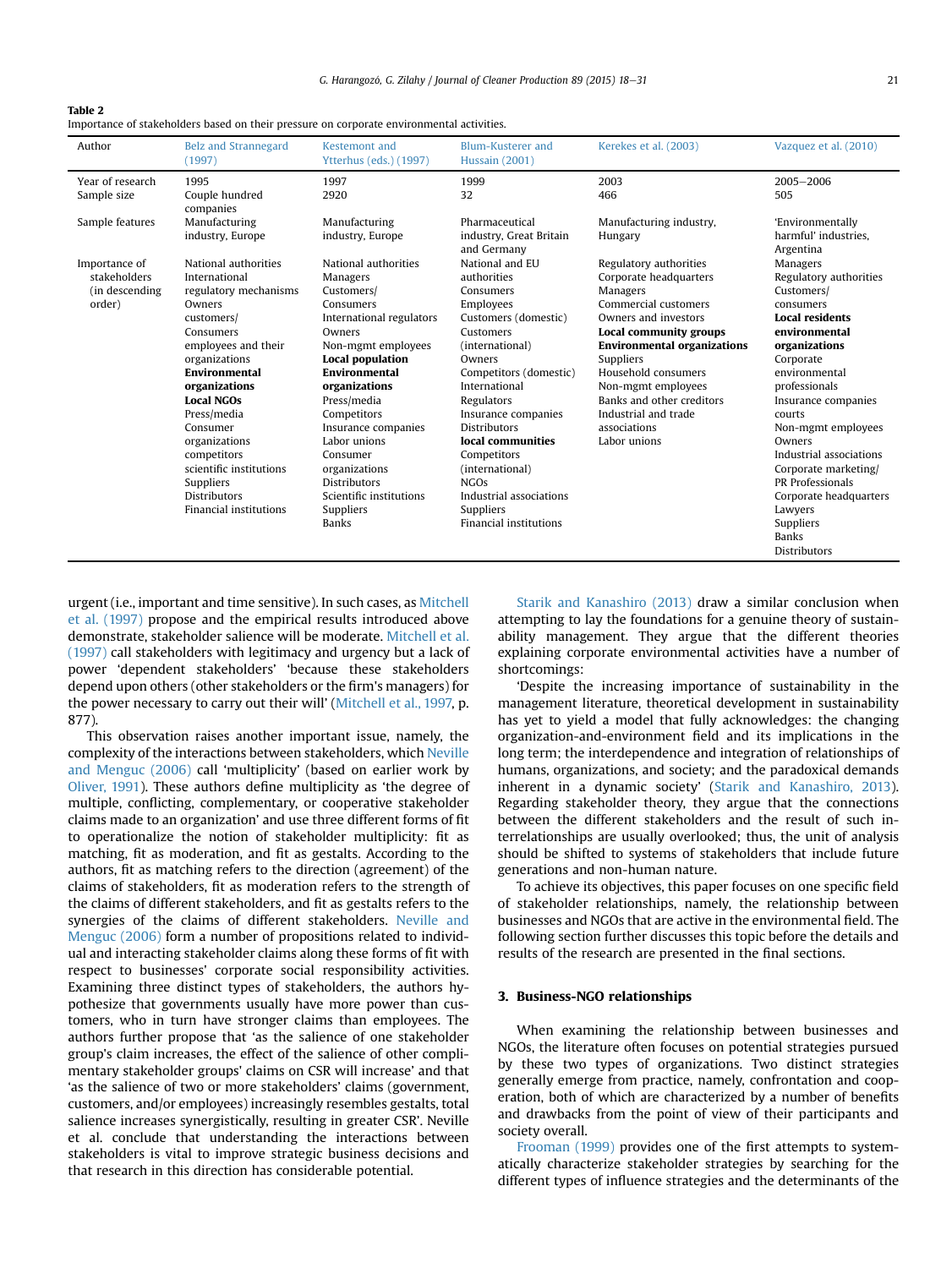choice of influence strategy. Taking a resource dependency theory perspective, Frooman argues that stakeholders can adopt four different influence strategies: direct withholding, indirect withholding, direct usage, and indirect usage. The author further suggests that the balance of power implied by the relationship between the company and its stakeholders determines which of the strategy types a stakeholder will use [\(Frooman, 1999\)](#page-13-0).

According to [Scholte \(2000\),](#page-13-0) the traditional aim of civil strategies is to counterweight the anomalies of profit-maximizing corporate behavior. Such strategies are motivated by the assumption that because of globalization, companies  $-$  especially transnational corporations  $-$  have gained extraordinary power and thereby the ability to modify rules and even legislation to support their own interests. Further, company values are assumed to solely serve profit maximizing objectives, and the rest of society (including the civil sector) is assumed to have no control over these values. Indeed, 'traditional' or confrontational civil strategies usually regard companies as opponents, as incorrigible organizations that can only be influenced by external constraints ([Unerman and](#page-14-0) [O'Dwyer, 2006; Valor and de Diego, 2009](#page-14-0)).

If this assumption holds, the only opportunity available for the civil sector is to develop and enforce fair rules, which can be implemented directly by placing pressure on companies (demonstrations, legal cases) or indirectly by participating in legislative processes (commenting on draft regulations, submitting new proposals, lobbying, and engaging in other professional activities) or by influencing consumers and other stakeholders (engaging in boycotts, consumer campaigns, etc.).

A number of arguments for confrontational strategies are identified in the literature (e.g., [Kong et al., 2002; CCIC, 2001\)](#page-13-0):

- Treatment of substantial problems at their roots: In the case of environmental and social problems - primarily emerging due to market liberalization and irresponsible corporate behavior  $$ all means and tools must be used to pressure companies and those who create the framework within which they operate.
- Required forceful actions: If NGOs want to affect corporate behavior, they must use tools and a language that corporations understand. Confrontation can play an important role in seizing public  $-$  and corporate  $-$  attention. Even dialogue with corporations can be more effective from an NGO perspective if there is a forceful plan B in the hands of the civil organization.
- Incompatible values: Because of a huge gap between the values, goals, and tools of the civil and the corporate sphere, opportunities for dialogue and partnership are often rather rare. In such a case, only confrontation can be regarded as a potentially effective strategy for achieving civil goals.
- **Control of regulators**: Governments and authorities have the responsibility to regulate the private sector in a way that also considers societal interests. If this process does not work properly, NGOs need to remind regulators of this responsibility.

Arguments against the confrontational approach are also proposed ([CCIC, 2001; Kong et al., 2002](#page-13-0)):

- Shortsightedness: Confrontation can bring only short-term changes in corporate behavior. Fundamental changes and long-term success may only be achieved through cooperation based on mutual recognition and dialogue.
- Black and white picture: Supporters of confrontation regard corporations as the cause of environmental problems. They do not recognize their role in providing resources to solve these problems by creating jobs and paying taxes.
- Unintended impacts: Through confrontation, NGOs may harm the interests of the parties they claim to represent. If

multinational companies with production facilities in a developing country are boycotted, workers in these companies may lose their jobs. By imposing western standards for fair working conditions on developing nations, these countries' greatest competitive advantage is removed, and social tensions increase the difficulty of finding a solution for environmental problems.

- Opportunity costs: Engaging in criticism is very important, but if it goes too far, NGOs may miss potential cooperation opportunities with the private sector. Businesses have the resources  $$ and sometimes even the will  $-$  to actively participate in solving environmental or social problems.

Historically, confrontational strategies have been very important and useful for establishing the weight of the civil sector in environmental debates; however, evidence from practice suggests that confrontation alone leads only to limited success (see [Kong](#page-13-0) [et al., 2002\)](#page-13-0). Therefore, cooperation and partnerships between civil organizations and business organizations are being increasingly used to supplement or replace confrontational strategies. Within this approach, partnerships are based on supplying joint resources and capitalizing on the respective competences and strengths of both types of organizations [\(Jamali and Keshishian,](#page-13-0) [2009; Imparato, 2010](#page-13-0)) to provide solutions to environmental and social problems.

On the one hand, the business sector is essential for creating material and financial resources for society, but it may lack expertise on how to minimize its ecological footprint. On the other hand, environmental NGOs may possess the tools and knowledge to help control and decrease the negative environmental impacts of businesses. As [Kaptein and van Tulder \(2003\)](#page-13-0) state, partnerships can generate notable added value with relatively little investment. Managers may think in conventional patterns and may fail to recognize when their customers or their final consumers have become more environmentally conscious and have increased their expectations regarding environmental matters. With a credible appearance, civil organizations may enhance corporate awareness of the compatibility between environmentally sound business operations and profit expectations.

In opposition to mainstream management practices, corporatecivil partnerships may provide alternative solutions to sustainability-related problems (for example, [Reed and Reed, 2009;](#page-13-0) [Wadham, 2009; Dahan et al., 2010\)](#page-13-0). These models enable participants to find solutions for problems  $-$  in the developed and the developing world alike  $-$  that otherwise would not be possible in the present legal environment [\(Kennedy et al., 1998](#page-13-0)). However, regarding the civil engagements of a major tobacco manufacturer (see, for example, [Payne, 2006\)](#page-13-0), suspicion may arise about the intent to legitimize socially and environmentally debated corporate activities.

The literature has identified various forms of partnerships, including engagement in projects, engagement in knowledge and information transfer, participation in environmental and social assessment and consultation processes, the development of tools to help measure corporate environmental impacts, engagement in professional and sectoral councils to develop voluntary standards or guidelines, and engagement in fundraising from the business sector (see [GEMI-EDF, 2008, CCIC, 2001](#page-13-0) or [Schiller, 2005\)](#page-13-0).

Cooperation can be a mutually beneficial strategy for organizations in both the corporate and the civil sectors. However, both sides need to thoroughly evaluate the opportunities and risks. Potential benefits and drawbacks of partnerships have been extensively researched in the literature (in addition to earlier references to partnerships, see [Jonker and Nijhof, 2006; Seitanidi and Crane,](#page-13-0) [2009; Kourula, 2010\)](#page-13-0).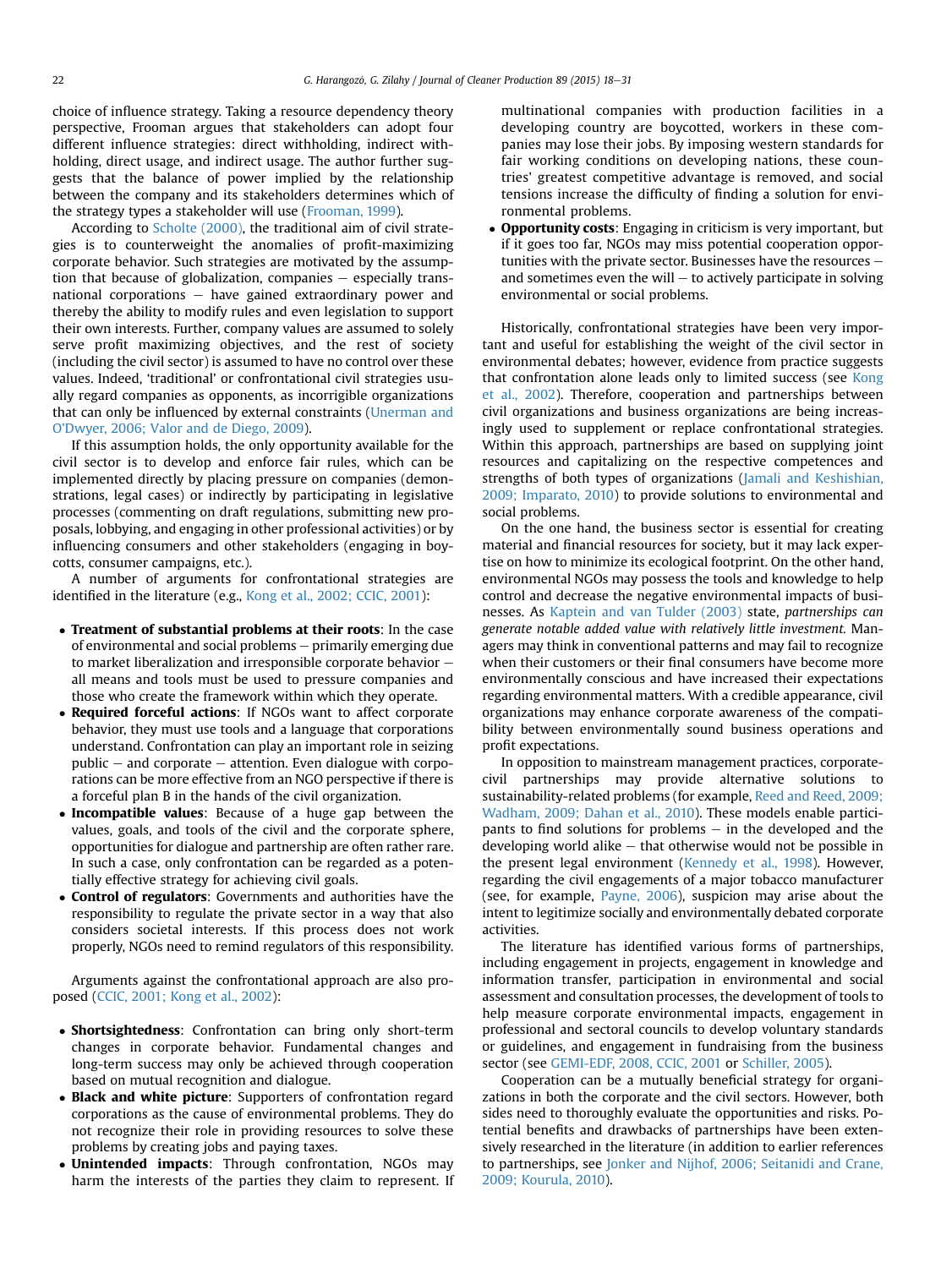<span id="page-6-0"></span>Specifically, partnerships may bring the following benefits to corporations according to the literature [\(Kaptein and van Tulder,](#page-13-0) [2003; Lafrance and Lehmann, 2005; Mantel et al., 2007\)](#page-13-0): provide access to expertise, increase brand image and credibility, improve media and public relations, provide financial and market opportunities, and neutralize offences by the members of civil society.

Civil partnerships, however, also pose threats to corporations. The main potential drawbacks include identifying an inappropriate partner, wasting resources (time and money), allowing information leakage, and gaining negative media during the process and/or after the failure of the project.

Moreover, partnerships provide opportunities for civil organizations (in addition to earlier references, see [Oliver, 1990; Fowler](#page-13-0) [and Heap, 1998; Peterson, 2010](#page-13-0)), including easier access to financial resources, access to management and other professional knowledge, an improved understanding of corporate operating mechanisms, an opportunity to influence/change entire industries, the ability to test pilot solutions, and improved credibility.

Partnerships may nevertheless raise risks for and pose threats to participating civil organizations, such as wasting time and other resources, diminishing credibility, supporting the greenwashing activities of corporations, increasing bureaucracy, and inducing potential changes in organizational culture.

[Samii et al. \(2002\)](#page-13-0) highlight several requirements for effective partnerships, the most important of which are as follows:

- Resource dependency (partners realize that what can be achieved together cannot be achieved separately);
- **Commitment** (partners are willing to share their resources);
- Overlapping goals (partnership can provide clear advantages to both partners);
- Converging work cultures (partners do not have to be the same but should not exclude cooperation);
- Intensive communication (partners engage in regular communication through various channels and means).

Attempts to establish partnerships also have many pitfalls. Failure is often due to a lack of trust and confidence (from the partners themselves or from the outside world). If a company with an extensive record of confrontation seeks to engage in partnerships with NGOs, stakeholders may simply consider such partnerships to be PR trickery. To some extent, this type of distrust led to the failure to establish partnerships in the British nuclear industry ([Perret, 2003](#page-13-0)) and in a banana-producing multinational organizations [\(Wicki and van der Kaaij, 2007\)](#page-14-0). [Wicki and van der Kaaij](#page-14-0) [\(2007\)](#page-14-0) claim that substantial changes in corporate behavior can create suspicion and thus recommend leapfrogging (and effective communication from the start) to overcome this type of 'authenticity gap'. [Fowler and Heap \(1998\)](#page-13-0) stresses the importance of overcoming organizational resistance emerging on many organizational levels.

The relevant literature offers guidance and practical evidence regarding how to prepare, execute, and maintain successful corporate-NGO partnerships. The [GEMI-EDF \(2008\)](#page-13-0) guide covers numerous case studies, and further examples can be found in [Buchanan \(2001\), Damlamian \(2006\),](#page-13-0) or [Flores and Pavia \(2008\).](#page-13-0)

## 4. Research questions and methods

The previous sections provided a critical assessment of the stakeholder theory of the firm and closely examined how NGOs can affect corporate environmental performance. Further, potential NGO strategies were reviewed, and the opportunities and risks associated with NGO strategies were highlighted.

Based on the previous literature review, the literature appears to primarily focus on the relationship between large, usually multinational, organizations and their stakeholders, whereas smaller business organizations are generally neglected in stakeholder research. Addressing this deficiency of the literature is important because, on the one hand, SMEs play an important role in sustainability and, on the other hand, their stakeholder relationships can reasonably be expected to differ from those of their larger counterparts. For this reason, the analysis of SME-stakeholder relationships should be placed on the research agenda.

Given these developments and shortcomings of the literature, the following propositions were developed at the outset of this research:

**Proposition 1.** SMEs do not often engage in relationships with NGOs because they do not consider such interaction beneficial.

Proposition 2. In SME-NGO relationships, cooperative strategies are as important as more traditional, confrontational approaches.

Proposition 3. SMEs evaluate the importance of their stakeholders differently from their larger, multinational counterparts.

Proposition 4. The influence of NGOs on business organizations through other stakeholders (i.e., their indirect influence) is at least as important as their direct impact.

Propositions 1 and 3 refer to the size of organizations as a moderating factor in their involvement with NGOs. Proposition 2 focuses on the importance and motivating factors of cooperative and confrontational SME strategies toward NGOs, while Proposition 4 aims to provide information regarding how NGOs can most effectively influence the business sector.

To analyze these propositions, a research methodology consisting of three major parts was used.

First, a workshop for corporate and environmental NGO professionals was organized during summer 2010 at the Corvinus University of Budapest with 60 participants (about equal proportions of NGO members, corporate professionals, and academics). The workshop served as an exploratory tool: the concepts and the practical understanding of potential NGO strategies toward businesses were discussed. The most important outcome of the workshop was the identification of a framework for the potential and actual contribution of NGOs to the greening of business, which was used to define survey questions (see below).

Based on the results of the exploratory workshop, two surveys with the following foci were conducted:

- the (both potential and actual) role of NGOs in the corporate greening process;
- the opportunities and risks of corporate-NGO cooperation;
- the experiences of businesses and NGOs regarding cooperation.

The first questionnaire was sent to Hungarian SMEs using an online survey tool. The sampling was random among these businesses, which each achieved the equivalent of at least USD 5000 turnover in 2009. Responses were voluntary and anonymous. The on-line survey was sent to approximately 10,000 SMEs, and altogether 302 useable questionnaires were gathered. Although this return rate is low, the sample was nevertheless sufficiently large for analysis. [Table 3](#page-7-0) provides a brief overview of the SME sample.

The second survey was implemented among Hungarian environmental NGOs between November 2010 and March 2011. First, a comprehensive list of 190 NGOs containing information on the most active civil organizations in recent years in Hungary was created. Before questionnaires were sent to these organizations, they were contacted by phone to introduce the objectives of the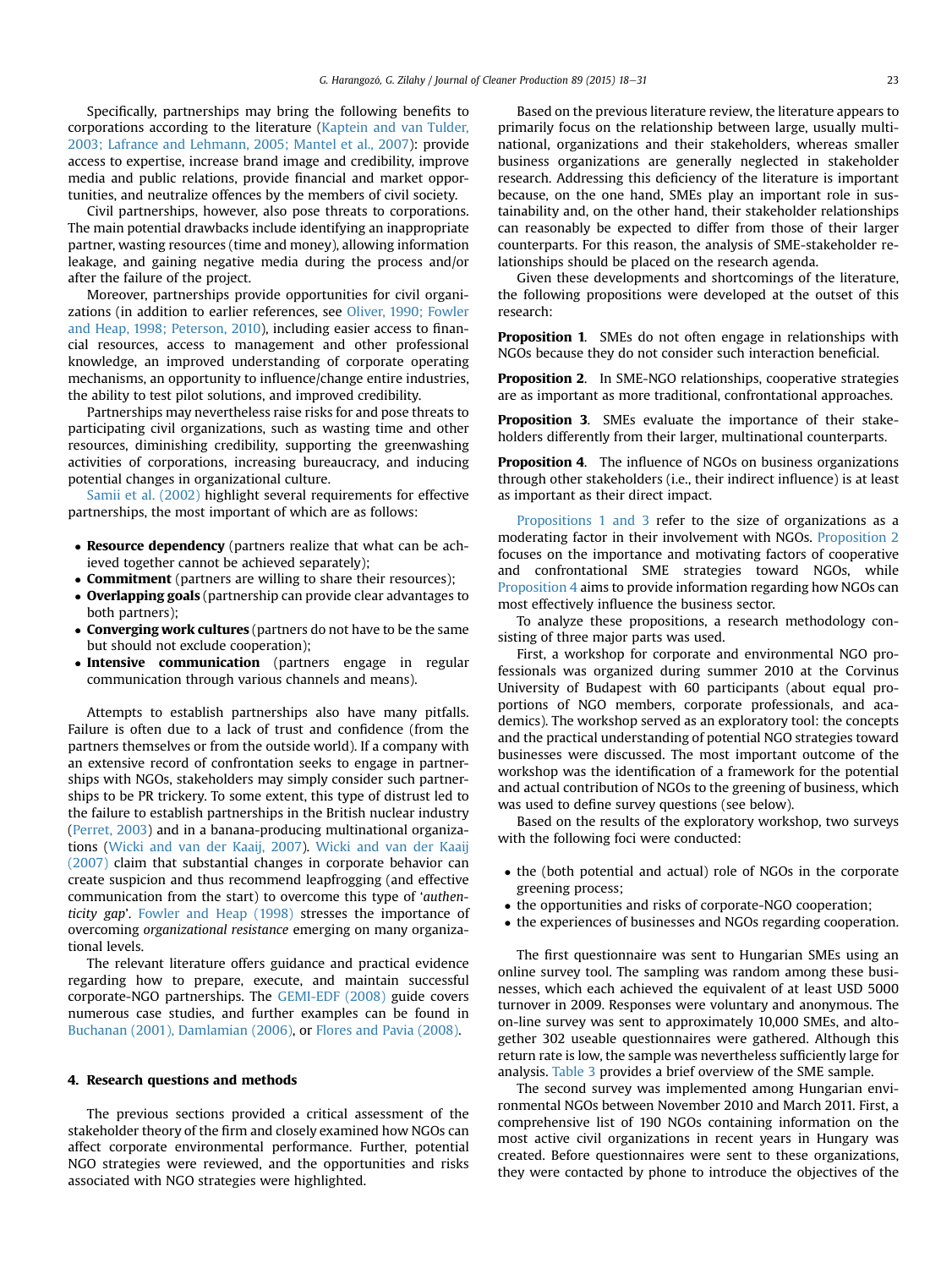<span id="page-7-0"></span>

| Table 3                                                   |  |
|-----------------------------------------------------------|--|
| Overview of the SME sample ( $N = 302$ , responses in %). |  |

| Sector                            |     | Number of<br>employees |     | Turnover                 |     | Changes in turnover<br>(last 3 years) |     | Business performance (last 3 years) |     |
|-----------------------------------|-----|------------------------|-----|--------------------------|-----|---------------------------------------|-----|-------------------------------------|-----|
| Agriculture                       | 2   | $1 - 10$               | 32  | $1-50$ MHUF              | 11  | Substantially increased               | 3   | Substantial profit                  |     |
| Manufacturing                     | 22  | $11 - 50$              | 30  | $51-100$ MHUF            | 9   | Increased                             | 16  | Small profit                        | 37  |
| Construction                      | 12  | $51 - 100$             | 5.  | 101 MHUF-<br>billion HUF | 34  | Staved the same                       | 16  | Break even                          | 15  |
| Other industry                    | 2   | $101 - 250$            | 10  | $1.1 - 10$ billion HUF   | 12  | Decreased                             | 29  | Small losses                        | 12  |
| Transport & trade                 | 13  | Missing                | 23  | <b>Missing</b>           | 34  | Significantly decreased               | 12  | Significant losses                  | 6   |
| Information $\&$<br>communication | 9   |                        |     |                          |     | Missing                               | 24  | <b>Missing</b>                      | 23  |
| Other service                     | 19  |                        |     |                          |     |                                       |     |                                     |     |
| Missing                           | 21  |                        |     |                          |     |                                       |     |                                     |     |
| <b>Total</b>                      | 100 | <b>Total</b>           | 100 | <b>Total</b>             | 100 | <b>Total</b>                          | 100 | <b>Total</b>                        | 100 |

survey. Because of this initial communication, 54 of the NGOs completed the questionnaires: 24 based in Budapest, 7 in county capitals, 14 at smaller settlements, and 9 in undisclosed locations (i.e., this information was missing). The majority of Budapest-based NGOs conducted not only local but also national or, in many cases, international activities. The core activities of all the surveyed NGOs at least partly (and in many cases fully) concerned environmental activities (e.g., nature conservation, protection of built environment, and environmental education) and occasionally included additional activities (e.g., cultural heritage conservation, promotion of healthy lifestyles, and encouragement of civic participation). While the sample size is small, the 190 initially identified NGOs constitute most of the environmental organizations that are active in the country. Thus, the 54 responding NGOs can be assumed to represent the population well (caution has nevertheless been applied when drawing general conclusions during the data analysis).

The two questionnaires shared a similar structure to facilitate comparison between SMEs and NGOs. The primary sections of the questionnaires were as follows:

- potential and actual contribution of the civil sector to the improvement of corporate environmental performance (measured on a 5-point Likert scale);
- influence of different stakeholders on the environmental activities of the organization (in the SME questionnaire only, measured on a 3-point Likert scale);
- advantages and threats of cooperating with the business sector (in the NGO questionnaire only, measured on a 5-point Likert scale);
- earlier experience with confrontation or cooperation with NGOs or businesses (open questions).

#### Table 4

Potential and actual contributions of the civil sector to the improvement of corporate environmental performance according to SME representatives (measured on a 5-point Likert scale from  $1 -$  not at all important to  $5 -$  very important).

|                                               | Potential<br>contribution |           | Actual<br>performance |           |
|-----------------------------------------------|---------------------------|-----------|-----------------------|-----------|
|                                               | Mean                      | Std. dev. | Mean                  | Std. dev. |
| Discrediting irresponsible<br>companies       | 3.88                      | 133       | 2.32                  | 1.11      |
| Participating in legislation                  | 3.61                      | 1 21      | 2.10                  | 0.96      |
| Increasing consumer awareness                 | 4.42                      | 0.85      | 2.67                  | 1.02      |
| Engaging in shared projects<br>with companies | 3.62                      | 1 1 4     | 2.03                  | 1.00      |
| Educating corporate professionals             | 3.72                      | 1.09      | 2.24                  | 1.07      |
| Civil sector on the whole                     | 3.67                      | 1.01      | 2.36                  | 0.90      |

The general manager or the leader of the organization was asked to answer the questions; otherwise, a person with a good overview of the activities and the social embeddedness of the organization was asked to complete the questionnaire. The limitations of the empirical research (reliability, validity, and generalizability) are discussed in section [6.](#page-10-0)

## 5. Survey results

This section provides an overview of the two conducted surveys; the two subsections cover the results based on the SME and the NGO questionnaires separately.

## 5.1. The SME questionnaire

Based on the review of the literature and discussions with both NGO and SME representatives during the initial workshop, five distinct types of typical NGO activities were identified: (1) discrediting irresponsible companies, (2) educating corporate professionals, (3) participating in legislative actions, (4) increasing consumer awareness, and (5) engaging in shared environmental and community projects with companies. The first two types of activities target businesses directly, while the third and fourth types of activities are indirect means used by NGOs. The fifth type of action has both a direct and an indirect effect on company operations.

Examination of these potential activities from a strategic choice point of view shows that the second and fifth types of activities assume some type of cooperation between the parties and that first type of action represents a typical confrontational strategy.

Table 4 provides an overview of the SME responses regarding the potential and actual contributions of NGOs with respect to the most characteristic activities.

The responses show that the SME representatives evaluated the potential role of NGOs rather positively (all means are higher than 3) in all types of NGO activities. The best opportunities were attributed to raising consumer awareness (61% of respondents rated this activity as 'very important  $-5'$ ). Additionally, discrediting irresponsible companies as a potential opportunity was deemed to be important (with 48% selecting 'very important  $-5'$ ).

The potential civil contribution to the corporate greening process was also positively rated for the other types of activities. The share of positive feedback ('4' or '5' responses) was approximately 55%-60%, while negative ratings ('1' or '2' responses) accounted only for 10%-20%. Note that similar responses were received for the two types of cooperative strategies (i.e., engaging in shared projects with companies and educating corporate professionals). These responses show that businesses recognize great potential for NGOs in the greening of business processes, with somewhat less potential recognized for activities that require more professional experience.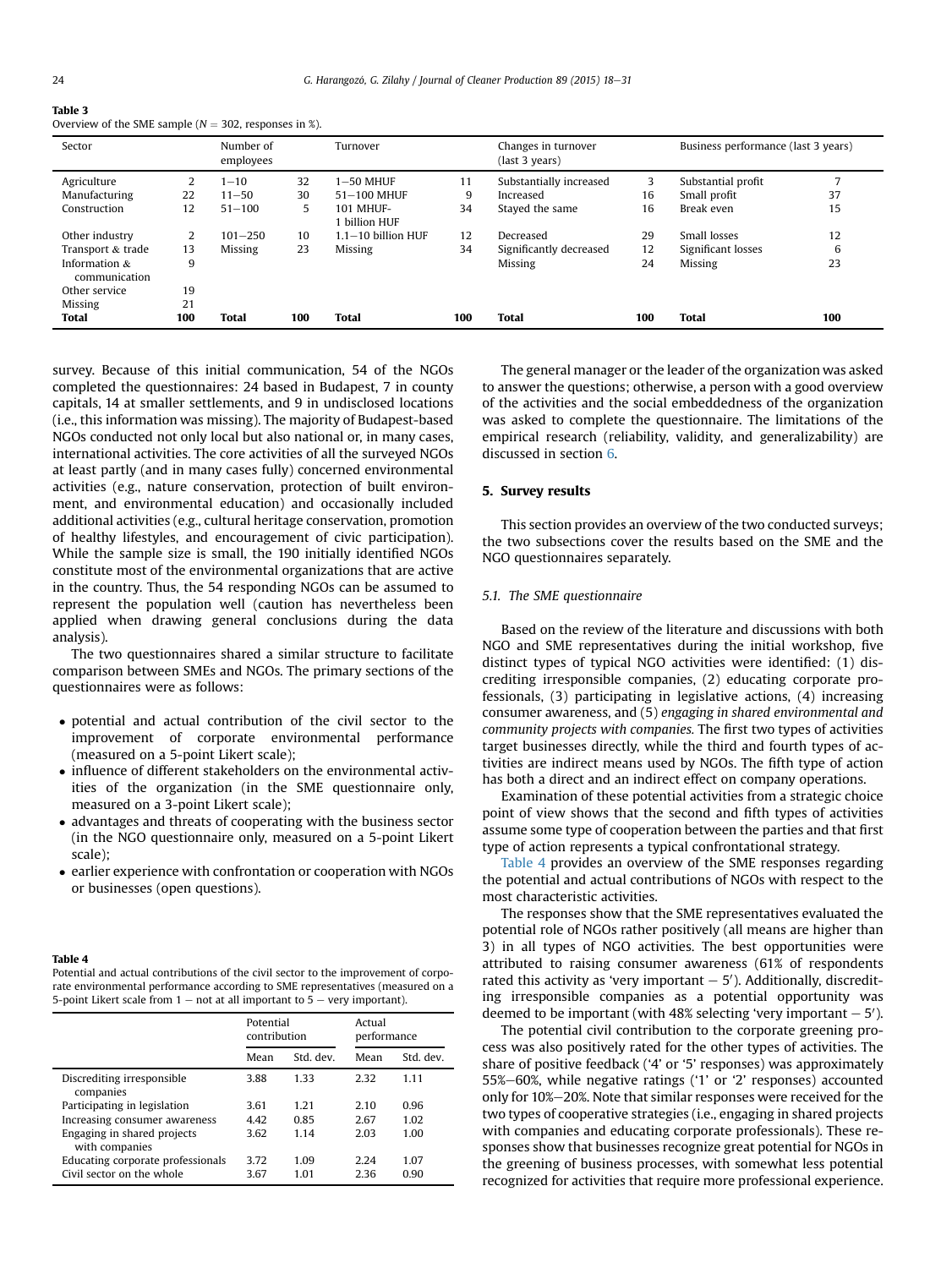<span id="page-8-0"></span>The respondents' evaluations of current practices differ significantly from their evaluations of potential practices, as NGOs' actual activities were evaluated much less favorably than their potential activities. According to 65-75% of the respondents, NGOs perform poorly ('1' or '2') in most areas, with  $25-35\%$  of the respondents believing that civil organizations do not contribute to the corporate greening process at all (share of '1' responses). The only type of activity that received a less negative evaluation was the role of NGOs in improving consumer awareness (46% evaluating this activity poorly, with 10% selecting no contribution at all). Good ratings ('4' or '5') only account for  $9-17\%$  of the responses for the various types of activities. Based on these data, the overall evaluation of actual civil sector activities is unsurprisingly also rather negative (65% of responses indicate poor performance, and only 9% of overall ratings are positive).

The responses of the SMEs suggest that NGOs may have remarkable potential for improving corporate environmental behavior but that in current practice, they are not yet meeting this potential. Below, this gap between potential and actual activities is examined from the civil perspective as well.

Table 5 summarizes the perceived importance of the different stakeholder groups, including civil organizations (highlighted by italics) on their environmental behavior as identified by the respondent enterprises.

The table shows that SMEs rank NGOs somewhere in the middle with respect to stakeholder influence, with a slightly stronger than average influence on company activities. These results appear to be consistent with research findings cited earlier (see [Table 2\)](#page-4-0) showing that even if NGOs are not among SMEs' key stakeholders, NGOs do not have a negligible influence on SMEs' environmental behavior.

While the literature rarely studies SME activity toward environmental NGOs, the results show that a relatively high share of enterprises (26.7% of those providing a valid response) have already cooperated with NGOs. Many of these activities were related to the provision of resources to support the activities of civil organizations, but other activities were also often mentioned:

- providing financial support (sponsorship);
- volunteering for NGOs;
- organizing workshops and other events for NGOs;
- providing professional support for NGO activities.

Undoubtedly, all of these activities are forms of cooperation from which both NGOs and companies may benefit. For example, companies may increase their reputation, but in most cases,

## Table 5

The influence of different stakeholders on the environmental activities of respondents (measured on a 3-point Likert scale:  $1 - not important$ ,  $2 - moderately$ important,  $3 -$  very important).

|                                   | Mean | Std. deviation |
|-----------------------------------|------|----------------|
| Regulating authorities            | 2.59 | .607           |
| Managers                          | 2.29 | .765           |
| Commercial buyers                 | 2.25 | .744           |
| Corporate headquarters            | 2.13 | .857           |
| Suppliers                         | 2.11 | .754           |
| Local community groups            | 2.08 | .721           |
| Environmental organizations       | 2.03 | .749           |
| Non-management employees          | 1.99 | .734           |
| Consumers (households)            | 1.98 | .831           |
| Industrial and trade associations | 1.76 | .730           |
| Owners                            | 1.71 | .809           |
| Banks/creditors                   | 1.53 | .745           |
| Labor unions                      | 1.39 | .618           |

increasing company reputation does not appear to be the main driver behind corporate support of NGOs: responses to the open questions suggest that the personal commitment of the owner or leader of the enterprise is much more important.

Other direct benefits realized by participating companies were as follows:

- participation in joint communication campaigns with NGOs;
- participation in the formation of (local) development agendas together with civil organizations;
- use of the consultancy services of NGOs;
- engagement in bartering (e.g., infrastructural support for the local non-profit television channel in return for free advertising space);
- help from NGOs in entering new contracts.

These examples show that corporate partnerships with NGOs are founded on value-based management philosophies or charity and that cooperation may even offer short-term, financially quantifiable benefits to participating enterprises.

The respondents provided a number of reasons why they do not cooperate with NGOs:

- lack of resources (financial and human), especially in the case of micro-enterprises;
- existence of financial problems (focus on survival);
- uncertain return on investment (where cooperation is regarded as an investment);
- negative evaluation of NGO activities;
- negative earlier experience with cooperation.

Only a few of the respondents (3.5% of those providing a valid response to this question) reported experiencing some type of confrontation with civil organizations. Some interesting practical examples based on the responses are as follows:

- failed company projects (e.g., a corporate investment project, which was environmentally friendly according to the enterprise, could not be realized because of NGO protests on public forums);
- excessive demands by NGOs (requesting support too often and too forcefully);
- causeless discrediting by NGOs;
- insufficient professionalism on the part of civil organizations.

The number of conflicts reported may be low for several reasons. Because of their size, SMEs are usually not salient to NGOs, which prefer to focus on large corporations. Furthermore, SMEs' deeper local embeddedness may also lead them to behave more responsibly. Finally, some respondents may have considered their conflicts with NGOs to be confidential, and consequently, they may not have shared this information.

The responding SMEs participated relatively often in local initiatives (in 53 cases, which account for 30% of valid responses to this question). The areas primarily overlap with the activities related to supporting NGOs discussed earlier (sponsorship, volunteering, etc.). Some common activities within these initiatives are as follows:

- supporting sport, cultural, and other events;
- supporting schools;
- supporting or actively participating in activities aiming to improve the quality of life in a settlement (afforestation, creating parks or trails, etc.);
- financially and professionally supporting local municipalities.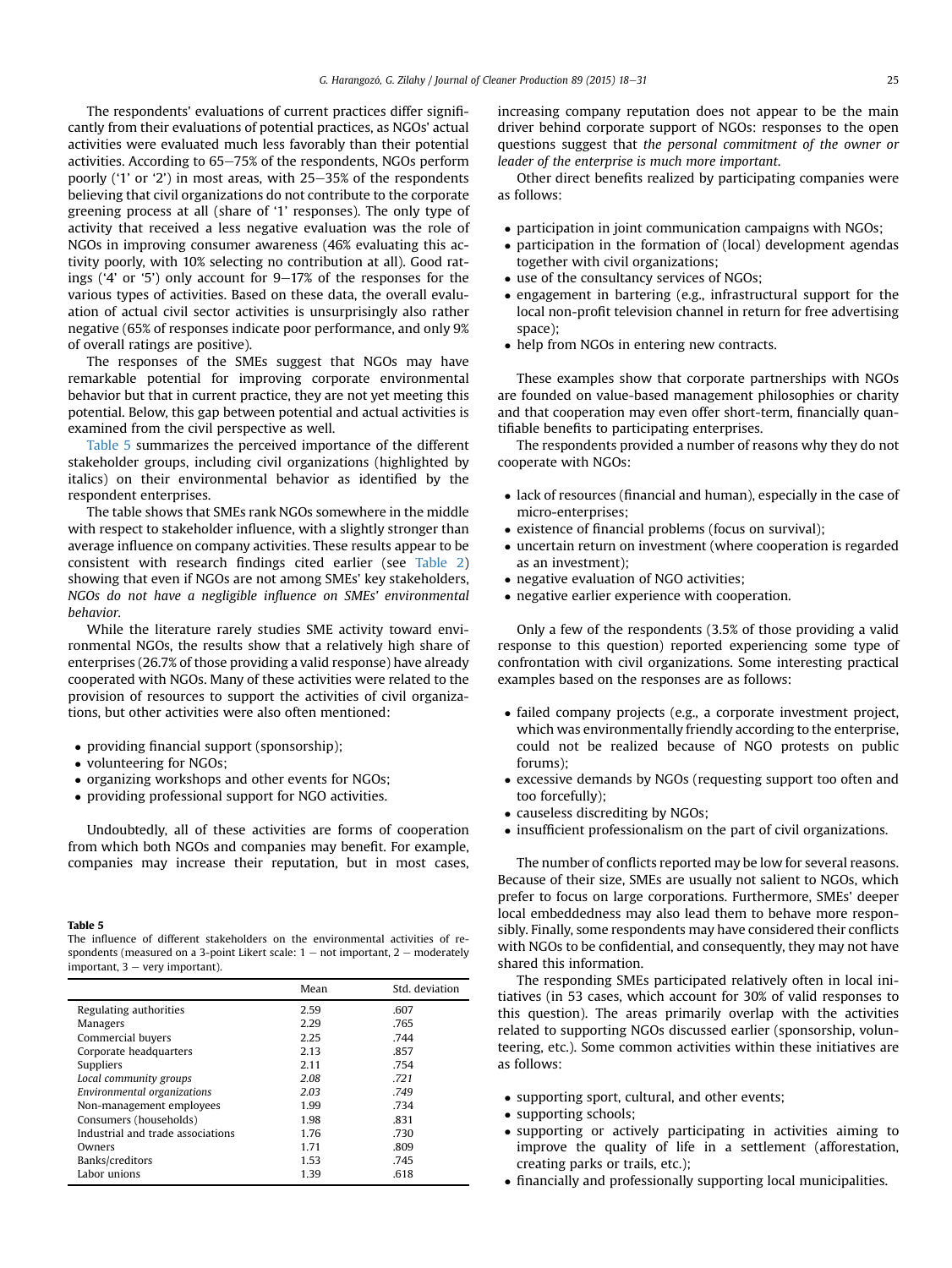## <span id="page-9-0"></span>5.2. The NGO questionnaire

After providing an overview of the SME responses, it is examined how NGOs evaluated their own role in influencing corporate environmental behavior. The responses were again measured on 5 point Likert scales (Table 6).

Similar to the SME representatives in the sample, NGO professionals appear to have an overall positive evaluation of their potential in the corporate greening process. For most types of activities (participating in legislation, improving consumer awareness, engaging in shared projects with companies, or educating of corporate professionals),  $57-75%$  of the respondents evaluated the opportunities as having stronger than average potential ('4' or '5' responses), whereas 'poor' evaluations ('1' or '2' responses) accounted for only  $5-10\%$  of the responses.

The only exception was the controversial rating of opportunities regarding discrediting irresponsible corporations. In this case, the evaluations were rather polarized, with 38% assessing the potential for opportunities as stronger than average and 28% as weaker than average. These results are consistent with the divergent positions that emerged at the initial workshop for company and NGO representatives during the course of this research. A remarkable number of NGOs prefer to avoid conflicts with businesses and recognize cooperation as the main opportunity to influence corporate behavior. Moreover, another distinct group emerges consisting of civil organizations that  $-$  even if they appreciate the potential of partnerships  $-$  consider confrontation to be a necessary tool for addressing unacceptable corporate behavior. Some NGOs even believe that cooperation can be considered a 'pact with corporations' that would discredit their other activities that they engage in. These NGOs consider themselves to be actors of social control and thus consider boycotting and discrediting businesses to be acceptable tools.

Contrary to their potential role, NGOs' ratings of their actual performance were much more negative and varied. For most types of activities, ratings below the midpoint (less than 3 on the 5-point Likert scale) were more common than ratings above the midpoint. The only exception was improving consumer awareness; in this case, only 24% of respondents provided ratings below the midpoint, whereas 43% provided ratings higher than the midpoint. The overall evaluation of the NGO sector was also relatively negative, with more negative than positive ratings (34% and 19%, respectively).

Above, an overview of the advantages and risks of corporate-NGO cooperation based on the literature was provided. Figs. 1 and 2 summarize the opinions of the responding NGOs in the research sample by highlighting the share of responses that evaluate a specific feature as 'important' or 'very important'. The

#### Table 6

Potential and actual contributions of the civil sector to the improvement of corporate environmental performance based on NGO opinions  $(1 - \text{not at all important})$  $-$  slightly important, 3  $-$  moderately important, 4  $-$  important, 5  $-$  very important).

|                                               | Potential<br>contribution |           | Actual<br>performance |           |
|-----------------------------------------------|---------------------------|-----------|-----------------------|-----------|
|                                               | Mean                      | Std. dev. | Mean                  | Std. dev. |
| Discrediting irresponsible<br>companies       | 3.19                      | 1.08      | 2.70                  | 1.04      |
| Participating in legislation                  | 3.78                      | 1.02      | 2.54                  | 0.79      |
| Increasing consumer awareness                 | 4.25                      | 1.00      | 3.28                  | 1.05      |
| Engaging in shared projects<br>with companies | 3.89                      | 0.86      | 2.69                  | 0.91      |
| Educating corporate professionals             | 3.78                      | 0.96      | 2.60                  | 0.99      |
| Civil sector on the whole                     | 3.57                      | 0.84      | 2.87                  | 0.84      |



Fig. 1. Advantages of cooperation for  $NGOs - share$  of responses evaluating the potential for opportunities as stronger than average.

original questions were scored on a 5-point Likert scale  $(1 - not)$ important,  $2 -$  slightly important,  $3 -$  moderately important,  $4$ important,  $5 - \text{very important}$ .

More than half of the responding NGOs  $(53-59%$  for most types of activities) assessed the potential for the various advantages of cooperation as stronger than average. The only exception was gaining a better understanding of corporate operations, although more than 45% of the ratings were still positive. Only  $20-25%$  of respondents evaluated the potential for the various advantages regarding cooperation as weaker than average.

The evaluation of potential threats was much more polarized. Decreasing independence and losing credibility were the two risks that were rated as most important (with 58% and 51% of respondents considering them to be stronger than average threats, respectively). The issue of credibility even divided the responding NGOs. On the one hand, many NGOs believe that as a cooperating partner, their credibility among the public will increase, whereas others appear to have an aversion toward partnerships because they fear losing credibility. Wasting resources and experiencing negative changes in organizational culture because of partnerships with businesses were not considered to be important issues (only 24.5% and 22.5% of respondents viewed them as stronger than average risks, respectively).

Almost 60% of the NGOs in the sample have already cooperated with businesses (irrespective of their size). The higher proportion of cooperating NGOs compared to cooperating SMEs is not surprising, as green NGOs need to rely more heavily on cooperation with businesses to fulfill their core objectives than companies.

The characteristics of cooperation and the mutual benefits for the participants are also interesting. Contrary to the experiences of the SMEs, the partnership consisted solely of the NGO receiving financial resources or other support from corporations in only one case. Most examples suggest that corporate-NGO cooperation can also provide direct benefits to corporate partners.

The most important benefit gained by NGOs was better access to financial resources, enabling them to efficiently increase the scope of their core activities. Increasing reputation as a success factor to



Fig. 2. Threats of cooperation for NGOs - share of responses evaluating risks of cooperation as stronger than average.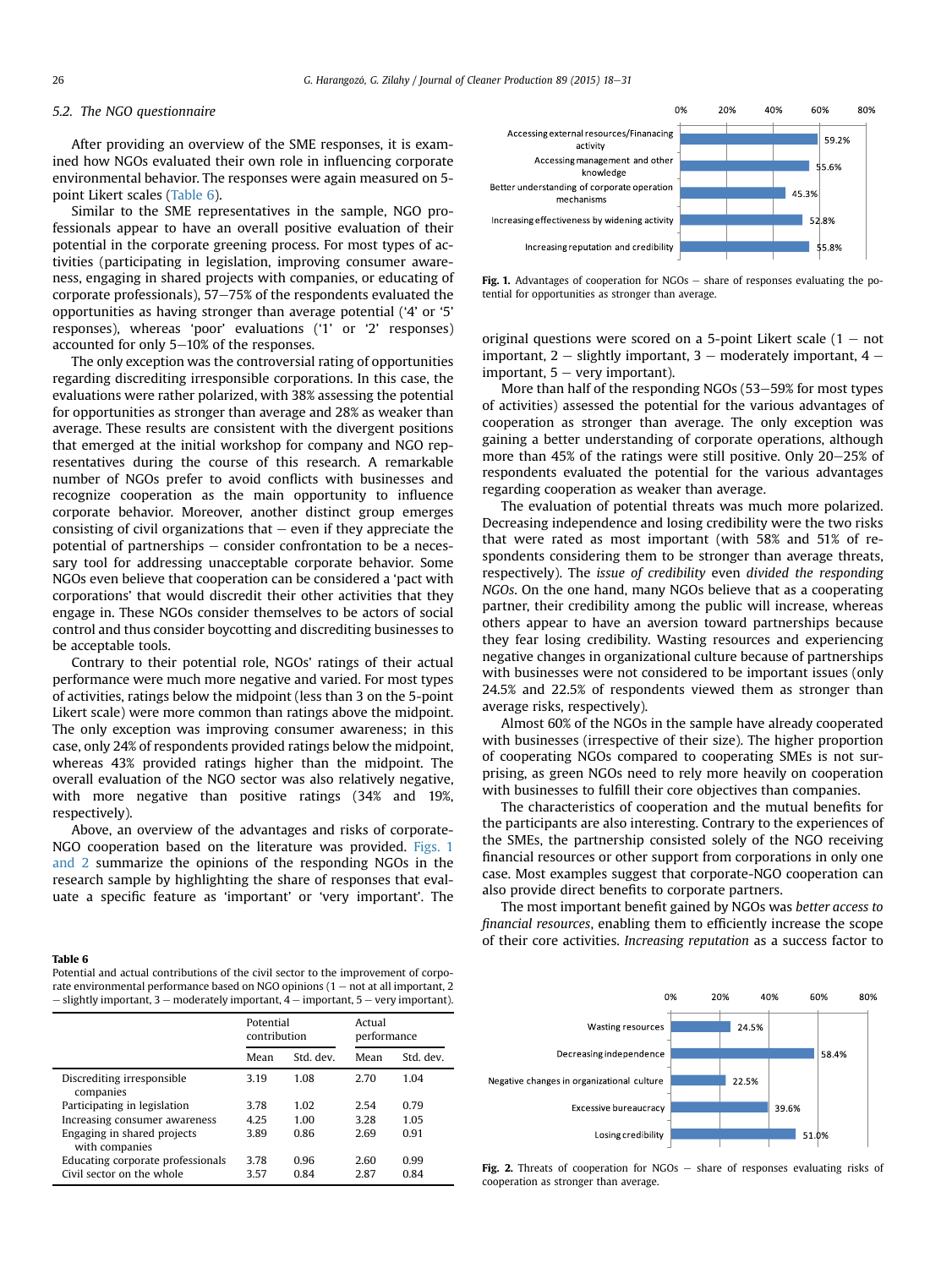<span id="page-10-0"></span>improve effectiveness in the future was also a common actual benefit. These results support the findings shown in [Fig. 1.](#page-9-0) However, the experience of NGOs does not support the assumption that civil organizations actively seek to gain a better understanding of corporate operating mechanisms.

The primary advantages of partnerships for corporate partners (as perceived by the NGOs) included improving company reputation, gaining access to expertise in specific fields, increasing legitimization, providing advertising opportunities, and inducing positive changes in corporate culture.

A remarkable number of the NGOs in the sample had already had confrontations with companies. Without being exhaustive, some major reasons for these conflicts according to the NGOs are as follows:

- corporate (municipal) projects threatening natural capital;
- corporate activities offending environmental interests;
- insufficient public reporting regarding corporate operations;
- profit-oriented organizations active in fields similar to the NGOs discrediting civil organizations.

In these cases, the NGOs reacted differently. They tried to act either indirectly (by joining petitions or other demonstrations) or directly to protect their interests (by starting civil or criminal proceedings against corporations).

The two surveys provided an opportunity to compare the opinions provided by NGOs and SMEs. On the one hand, the evaluations of the civil organizations and SMEs did not significantly differ regarding the potential opportunities for NGOs in the corporate greening process. As summarized in previous tables, both groups rated these opportunities rather positively. The only exception was the most radical action available to civil organizations, namely, discrediting irresponsible companies.

On the other hand, the two groups evaluated the actual performance of NGOs differently, as summarized in Fig. 3f.

The responses show that NGOs evaluate the actual performance of the civil sector more positively than SME professionals for all types of activities ( $p$ -values  $= .021, .002, 0, 0, .025,$  and 0), although their actual performance is lagging behind the potential opportunities according to both groups.

Further patterns were also analyzed in the dataset. In the SME survey, the role of sectors did not appear to influence the NGOs' evaluations. Further, other factors (size, primary market, business performance) did not influence the responding SMEs' evaluations of NGOs.

To analyze potential internal consistencies and data reduction among different variable groups, a factor analysis was conducted for a few groups of the variables that were analyzed earlier:



Fig. 3. Roles of Hungarian NGOs in improving corporate environmental performance evaluation of actual performance.

- the potential role of NGOs in the corporate greening process (5 variables, based on both the SME and NGO surveys),
- the actual role of NGOs in practice in Hungary (5 variables, based on both the SME and NGO surveys),
- advantages and threats for NGOs in cooperating with business  $(5-5$  variables, based on the NGO survey.

Principal component analysis was conducted, and the components with eigenvalues over 1 were selected (if there was only one such component, the one with the second highest eigenvalue was also included to provide a better interpretation of the components). After the KMO values (ranging between .540 and .809) were checked and accepted, the two components in each case were rotated with the Varimax method. [Tables 7 and 8](#page-11-0) provide a brief overview of the results of the factor analysis (the inclusion of original variables into the factors indicated by bold).

The rotated component values of three of the four cases (with the exception of the NGO survey regarding the theoretical opportunities of  $NGOs$  – the case with the lowest KMO value) provide the following findings:

- cooperation-based activities ('shared projects' and 'educating corporate professionals') are described by one component;
- confrontation ('discrediting SMEs') and one indirect activity ('raising consumer awareness') are described by another component;
- No clear pattern exists for interpreting 'participating in regulation' by the two components.

These findings support one of the primary underlying ideas of this paper, namely, the distinction between collaborative and confrontational NGO strategies.

The results regarding the advantages of cooperation suggest that patterns underlying the NGO responses can be divided into a knowledge-based and an achievement-based factor. The results regarding the threats of cooperation suggest that there are both an external (fear of losing independence and credibility) and an internal (fear of decreasing efficiency) factor underlying the NGO responses.

## 6. Discussion

To be able to assess the theoretical and practical implications of our findings, one must first discuss the limitations of the methodology and potential sources of bias.

Regarding content validity, as in many other cases of voluntary and self-reporting surveys, a potential source of bias arises from the possibility that SMEs and NGOs with an interest in and previous experience with partnerships are overrepresented in the sample. Such a difference between respondents and non-respondents may lead to an overestimation of the importance of the role of NGOs in greening businesses. This bias was addressed during the initial communication with the (potential) respondents by emphasizing the anonymity of the responses and by stressing that the questions have no right or wrong answers.

To assess the reliability (stability and internal consistency) of the results, Cronbach's alpha coefficient was used (test-retest reliability was not feasible in this study, and comparing split samples may generate a random error factor). Cronbach's alpha ranged between .664 and .93, $2$  indicating that the level of consistency for the different variable groups was acceptable.

<sup>&</sup>lt;sup>2</sup> Cronbach's alpha values for the different variable groups were .701 (role of NGOs, SME survey), .93 (influence of stakeholders, SME survey), .664 (role of NGOs, NGO survey), and .743 (advantages and threats of cooperation, NGO survey).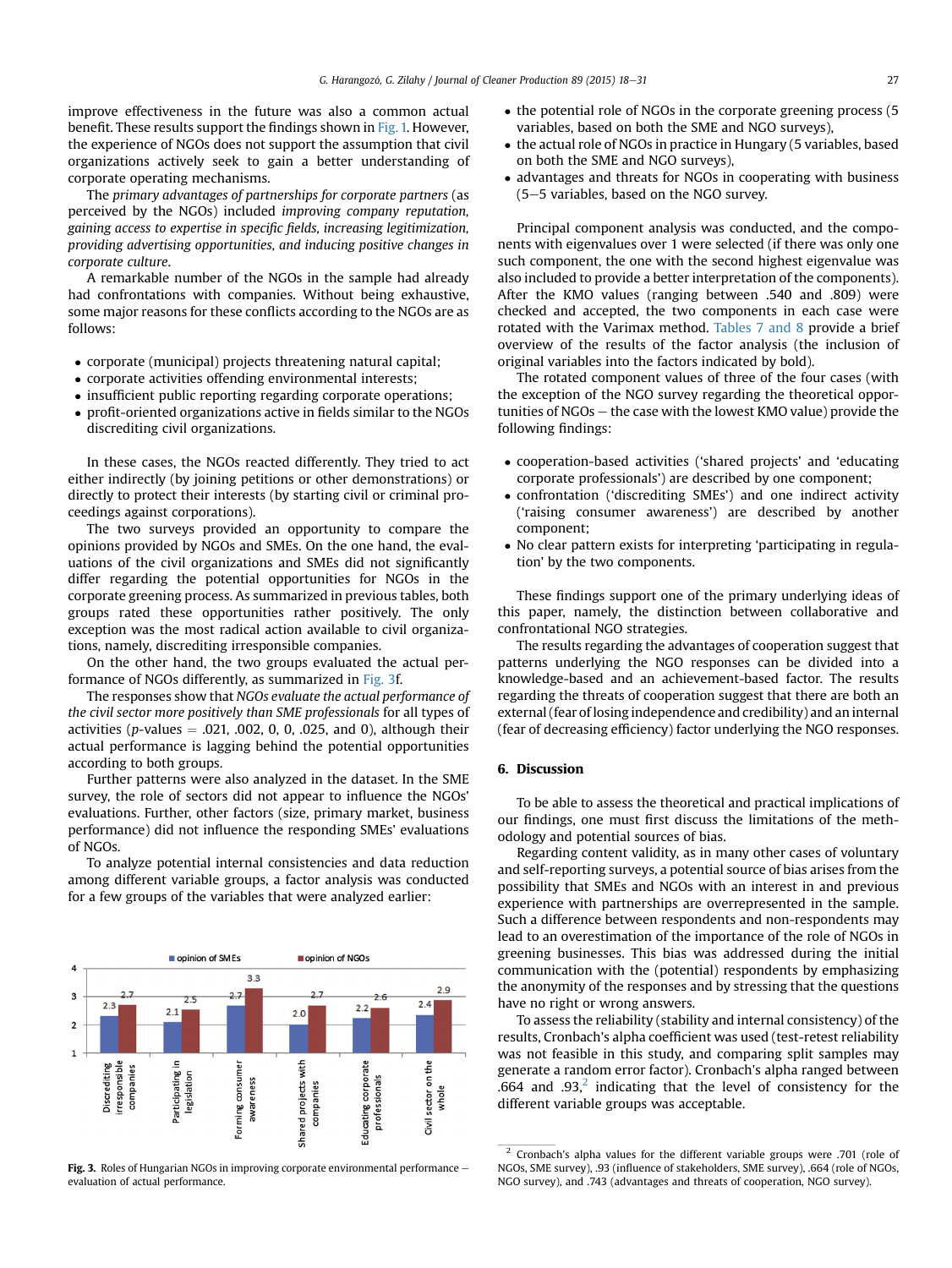| Potential for NGOs in theory |         |                          |         |         | Actual performance of NGOs in Hungary |            |                          |            |       |
|------------------------------|---------|--------------------------|---------|---------|---------------------------------------|------------|--------------------------|------------|-------|
|                              | SME     |                          | NGO.    |         |                                       | <b>SME</b> |                          | <b>NGO</b> |       |
| <b>KMO</b>                   | .570    |                          | .541    |         | <b>KMO</b>                            | .801       |                          | .610       |       |
| Eigenvalues                  | 1.742   | 1.157                    | 1.569   | 1.155   | Eigenvalues                           | 2.886      | .754                     | 2.206      | 1.207 |
|                              |         | Rotated component values |         |         |                                       |            | Rotated component values |            |       |
| <b>NGOdisc</b>               | $-.199$ | .818                     | .575    | .101    | NGOdisc HUN                           | .863       | .099                     | $-.155$    | .838  |
| NGOregu                      | .447    | .280                     | .818    | $-.160$ | NGOregu_HUN                           | .571       | .499                     | .435       | .454  |
| <b>NGOcons</b>               | .300    | .656                     | .194    | .609    | NGOcons HUN                           | .753       | .349                     | .345       | .775  |
| NGOproj                      | .851    | .021                     | .602    | .471    | NGOproj_HUN                           | .424       | .776                     | .889       | .121  |
| NGOeduc                      | .814    | $-.069$                  | $-.160$ | .819    | NGOeduc HUN                           | .115       | .910                     | .876       | .025  |

| Data reduction regarding the evaluation of NGOs using factor analysis based on the SME and NGO surveys. |  |  |
|---------------------------------------------------------------------------------------------------------|--|--|
|                                                                                                         |  |  |

The surveys were conducted in only one country, Hungary, which may constrain the international application of the results. However, many respondents (both SMEs and NGOs) to the sample reported engaging in international activities, and no countryspecific characteristics of confrontational and cooperative strategies were revealed by the open questions. In Hungary, NGOs have been in operation for a rather short period of time (approximately 25 years since the transition to a market economy began); thus, the activities analyzed in this research are most likely less frequent compared to those of NGOs in more developed countries. This characteristic of the NGO sector in Hungary, however, only affirms the conclusions of this paper regarding the role of NGOs in the greening of business.

With these limitations in mind, the initial propositions of this paper are now evaluated.

Proposition 1. SMEs do not often engage in relationships with non-profit organizations because they do not consider such interaction beneficial.

The results show that contrary to this proposition, more than one-quarter of the SMEs in the sample have already interacted with one or more environmental NGOs - primarily through cooperation. This percentage is surprisingly high given that SMEs usually lack the time and resources for such activities. This study, however, was not able to uncover all the underlying patterns of interactions with NGOs. SMEs are often more embedded in local society than their larger counterparts, which may lead to more interactions with NGOs. SME personnel may also double as members of NGOs or may have other ties to local civil society organizations  $-$  similarly to personnel in large organizations.

Proposition 2. In SME-NGO relationships, cooperative strategies are as important as more traditional, confrontational approaches toward businesses.

It is promising that both SMEs and NGOs are optimistic regarding the potential for the civil sector to green businesses, even though actual NGO performance is evaluated to be more negative. Both collaborative NGO actions ('engaging in shared projects with companies' and 'educating corporate professionals') were rated as rather important by SMEs, suggesting that SMEs are open to further interacting with the civil sector. According to the results, NGOs also deem cooperation with businesses as an important tool, and interestingly, they are less divided about such activities than about the more traditional activity 'discrediting irresponsible companies'.

Regarding the incentives/benefits to engage in cooperative actions with NGOs, SMEs identified a number of motivations, although barriers were also listed. SMEs reported very rare occurrences of conflicts with NGOs, which may stem from their relatively low impact and visibility.

**Proposition 3.** SMEs evaluate the importance of their stakeholders differently from their larger, multinational counterparts.

While SMEs may have a different approach to their stakeholders than larger organizations, the results show that they prioritize stakeholders similarly, with the civil sector taking medium importance. Regulatory authorities rank highest on the priority list, as in previous research on large organizations, and the remainder of the list is also very similar. This result suggests that firm size is not an important factor in companies' evaluations of stakeholders.

**Proposition 4.** The influence of NGOs on business organizations through other stakeholders (i.e., their indirect influence) is at least as important as their direct impact.

When evaluating the potential and actual effectiveness of NGO actions, both SMEs and NGOs rated one of the indirect means of intervention, namely, 'increasing consumer awareness', as having the highest potential. The other indirect intervention, 'participating in legislation', was also evaluated positively  $-$  although the evaluations were marginally lower than those for other options. This finding indicates that indirect tools of intervention have great potential to improve the environmental performance of businesses.

## 7. Conclusions

This article provides an overview of the relationship between environmental NGOs and SMEs based on the stakeholder theory of the firm. After the limitations of the chosen methods are taken into account, the results offer both theoretical and practical implications.

The review of the literature shows that the importance of relationships between businesses and NGOs has increased over the last few decades. The current results strengthen this argument: approximately one-quarter of the respondent SMEs and the majority of the respondent NGOs have already engaged in crosssectorial relationships. Furthermore, the results show that not only large, multinational corporations but also smaller enterprises are actively partnering with the civil sector. Given that SMEs often have fewer resources and less time than large organizations, this result is rather surprising, but promising.

From a business perspective, it is possible to relate the results of this paper to Wilson's RDAP classification of available strategy op-tions<sup>3</sup> [\(Wilson, 1975; Carroll, 1979\)](#page-14-0). The results show that the most important stakeholders for SMEs are regulatory authorities and shareholders, whereas local community groups and environmental organizations are positioned lower. This finding is in line with Wilson's defensive strategy motivated by regulatory compliance, in which efforts are directed towards the protection of existing businesses and the generation of revenues [\(Schaltegger et al., 2011\)](#page-13-0).

<span id="page-11-0"></span>Table 7

 $3$  The RDAP (reactive – defensive – accomodative – proactive) scale describes the potential strategy options available to enterprises from completely denying to anticipating responsibility with regard to social and environmental issues.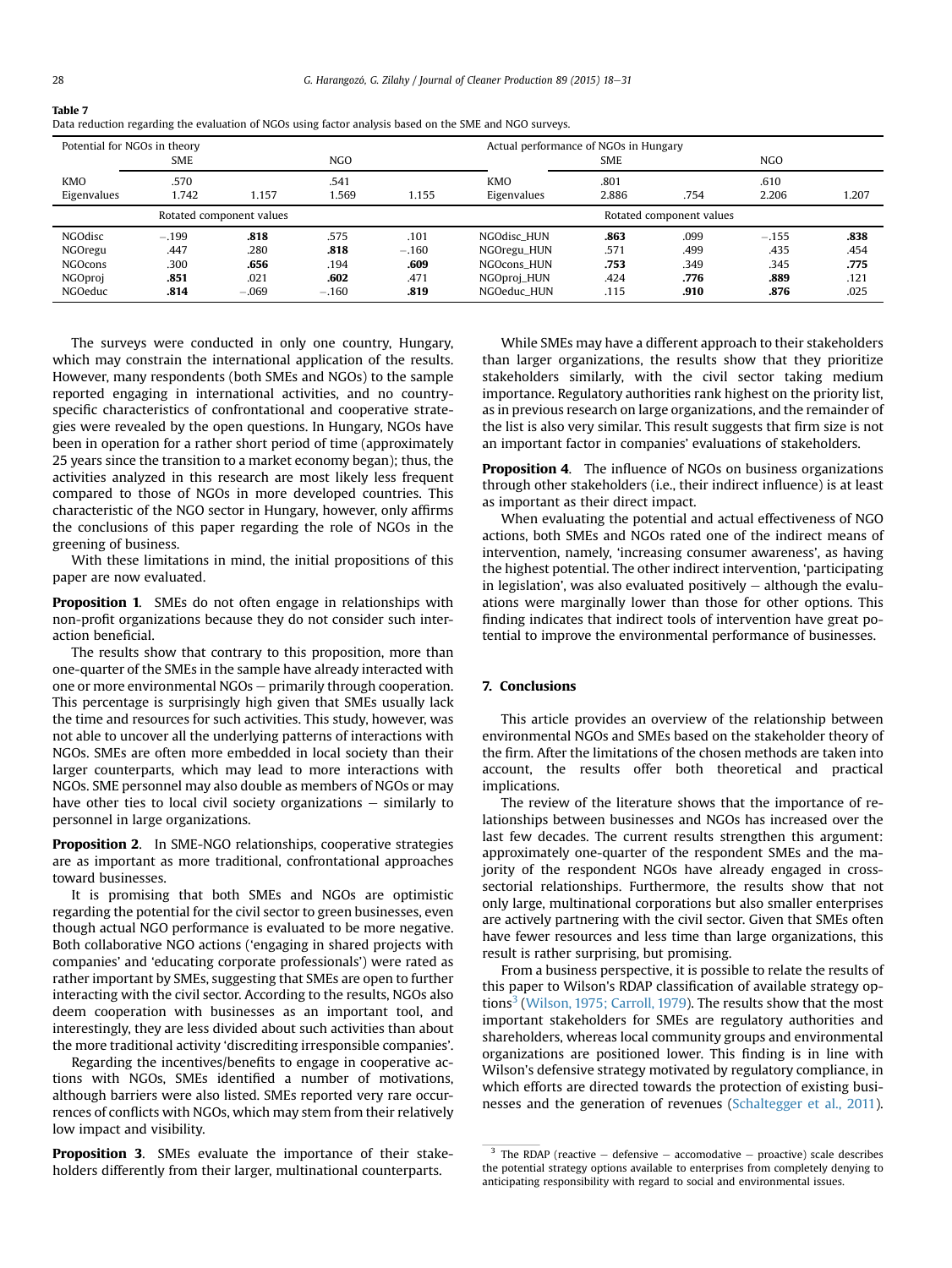<span id="page-12-0"></span>Table 8

| Data reduction regarding the advantages and threats of cooperation for NGOs using factor analysis based on the NGO survey. |  |  |
|----------------------------------------------------------------------------------------------------------------------------|--|--|
|----------------------------------------------------------------------------------------------------------------------------|--|--|

| Advantages                                                      |       |      |      |      | <b>Threats</b>                                      |       |      |      |
|-----------------------------------------------------------------|-------|------|------|------|-----------------------------------------------------|-------|------|------|
| <b>KMO</b>                                                      | .748  |      |      |      | <b>KMO</b>                                          | .809  |      |      |
| Eigenvalues                                                     | 2.819 | .809 |      |      | Eigenvalues                                         | 2.980 |      | .765 |
| Rotated component values                                        |       |      |      |      | Rotated component values                            |       |      |      |
| Accessing external resources                                    |       |      | .769 | .357 | Wasting resources                                   |       | .685 | .433 |
| Accessing knowledge                                             |       |      | .502 | .732 | Decreasing independence                             |       | .220 | .886 |
| Gaining a better understanding of business operation mechanisms |       |      | .107 | .923 | Inducing negative changes in organizational culture |       | .848 | .171 |
| Increasing effectiveness                                        |       |      | .686 | .289 | Increasing bureaucracy                              |       | .809 | .261 |
| Increasing credibility                                          |       |      | .838 | .051 | Diminishing credibility                             |       | .307 | .831 |

However, the results also show that SMEs are open to other types of activities as well  $-$  namely a more collaborative approach to managing environmental and social issues  $-$  and are thus perhaps moving in a proactive direction. However, this observation does not mean that confrontational approaches do not have their place. The analysis of the benefits and drawbacks of different NGO strategies shows that these strategies can effectively complement each other on the level of civil society (even if they may be incompatible at the level of individual NGOs). In their critical assessment of NGObusiness interactions, [Laasonen et al. \(2012\)](#page-13-0) aim to identify dominant articulations of NGO-business relations. Analyzing the relevant literature, they argue that 'those articulations that focus on NGO-business partnerships and governance initiatives tend to privilege collaborative and deliberative ways of engaging and marginalize more adversarial subject positions' [\(Laasonen et al.,](#page-13-0) [2012,](#page-13-0) p 521). The present study aims to contrast this tendency in the literature by analyzing how SMEs and NGOs view the situation based on their practical experiences. The survey shows that representatives of both sectors consider collaborative approaches to be very important, whereas their evaluations of confrontation are divergent: consistent with the literature analyzed by Laasonen et al., NGO representatives rated confrontation as less important, but representatives of SMEs found confrontation to be as important as collaborative NGO activities. This result supports the call of Laasonen et al. for 'more recognition of the potentially constructive role that can be played by conflict' ([Laasonen et al., 2012](#page-13-0), p 521).

SMEs are not only involved in NGO relationships but are also similar to larger organizations with regard to their stakeholder prioritization: they rank civil society organizations as moderately important, consistent with the suggestions of [Mitchell et al. \(1997\).](#page-13-0) In contrast to the results of previous research summarized in [Table 2](#page-4-0), these results show that NGOs are important for smaller organizations as well [\(Table 5\)](#page-8-0). Further analysis of SME prioritization of stakeholders also reveals some differences: relative to large businesses, final consumers and owners are less important whereas suppliers are more important with regard to environmental issues for SMEs.

Beyond these results, this research does not allow for a more direct comparison of SME-NGO versus large corporation-NGO relationships. Nevertheless, the workshop and responses to the open questions of the surveys provide some insights into the differences between these two types of relationships. According to these responses, the local embeddedness of SMEs is important to their engagement with the civil sector, and such embeddedness may even take extreme forms (e.g., the owner-manager of the SME may be a member of a local NGO).

Finally, the literature review highlights one important shortcoming of stakeholder theory, namely, that stakeholder theory largely disregards the interconnections between the different stakeholders and the resulting impact on business decisions. Although the survey presented in this paper does not map the different stakeholder networks of SMEs in detail, information about the importance of the direct and indirect activities of NGOs is collected. According to the findings, indirect means of intervention are as potent as more traditional, direct tools. (Among the different activities studied, 'increasing consumer awareness' by NGOs is given the highest importance by the respondents.) Further, interestingly, NGOs appear to be more divided regarding one of their most traditional actions, namely, 'discrediting irresponsible companies'.

For the academic community, this finding highlights the interactions of stakeholders, or 'stakeholder multiplicity,' as termed by [Neville and Menguc \(2006\)](#page-13-0), as an important direction for future research that could have important theoretical and practical repercussions.

For business practitioners, this finding suggests that NGO activities should not be downplayed in favor of other stakeholders because these indirect actions can have meaningful effects on their operations.

The research introduced in this paper provides empirical evidence of the importance of SME-NGO relationships. SMEs often engage in diverse activities with environmental NGOs, which benefit both types of organizations. The results also show that although the actual performance of NGOs is evaluated less favorably, both NGOs and SMEs consider the potential for engagement to remain high. Thus, both types of organizations should seek further opportunities for interaction  $-$  whether confrontation or collaboration.

Furthermore, national and international environmental policymakers should also consider how SME-NGO interaction can be enhanced. Such interaction is important because although individual cases may appear to provide only minor benefits, the large number of SMEs and their diverse environmental impacts warrant increased attention.

## Acknowledgments

This study was prepared as part of the HU0056 Sustainable Consumption, Production, and Communication Project financed by the Norwegian Financial Mechanism. The authors would like to express their gratitude to Zsófia Benedek, Kriszta Márta, and Kristóf Vadovics for the help they provided during the research.

### References

[Belz, F., Strannegard, L. \(Eds.\), 1997. International Business Environmental Barom](http://refhub.elsevier.com/S0959-6526(14)01164-0/sref1)[eter. Cappelen Akademisk Forlag, Oslo, p. 182.](http://refhub.elsevier.com/S0959-6526(14)01164-0/sref1)

[Benedek, Z., Ferto, I., Barath, L., Toth, J., 2013. How Can Agricultural Producers Link](http://refhub.elsevier.com/S0959-6526(14)01164-0/sref2) [to Modern Food Supply Chains? Hungarian Academy of Science, Budapest,](http://refhub.elsevier.com/S0959-6526(14)01164-0/sref2) [p. 53.](http://refhub.elsevier.com/S0959-6526(14)01164-0/sref2)

[Blum-Kusterer, M., Hussain, S., 2001 Sep](http://refhub.elsevier.com/S0959-6526(14)01164-0/sref3)-[Oct.. Innovation and corporate sustain](http://refhub.elsevier.com/S0959-6526(14)01164-0/sref3)[ability. An investigation into the process of change in the pharmaceutical in](http://refhub.elsevier.com/S0959-6526(14)01164-0/sref3)dustry. Bus. Strategy Environ.  $10$  (5),  $300-316$ .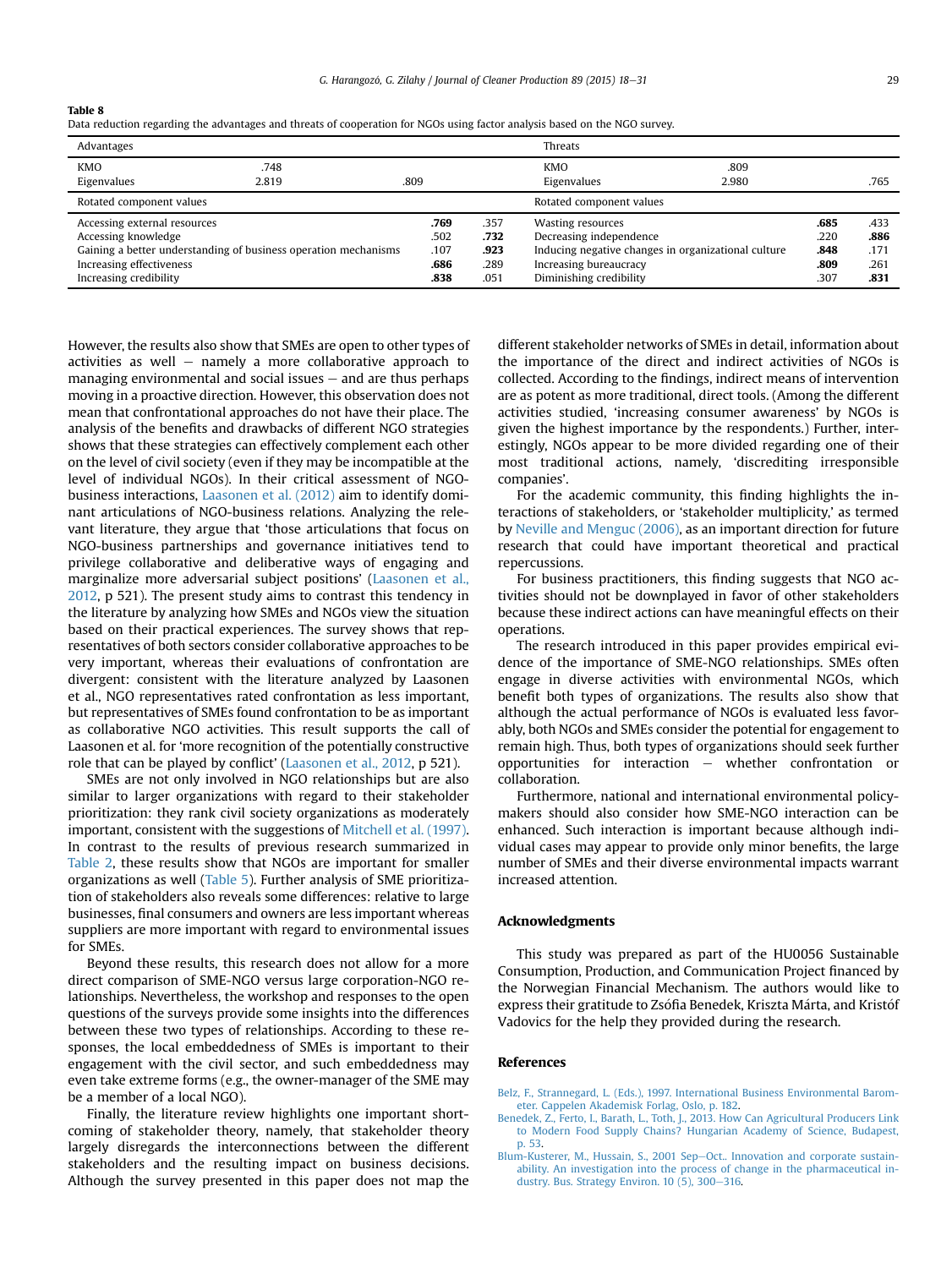- <span id="page-13-0"></span>[Bonnafous-Boucher, M., Porcher, S., 2010. Towards a stakeholder society. Stake](http://refhub.elsevier.com/S0959-6526(14)01164-0/sref4)holder theory vs theory of civil society. Eur. Manag. Rev.  $7(4)$ ,  $205-216$ .
- [Brown, L.D., Timmer, V., March 2006. Civil society actors as catalysts for trans](http://refhub.elsevier.com/S0959-6526(14)01164-0/sref5)[national social learning. Voluntas: Int. J. Voluntary Nonpro](http://refhub.elsevier.com/S0959-6526(14)01164-0/sref5)fit Organ. 17 (1),  $1 - 16$  $1 - 16$  $1 - 16$
- Buchanan, A., 2001. Asking the C.Y.A. Questions. Due Diligence in Our Engagements with the Private Sector. Canadian Council for International Co-operation (CCIC). http://www.ccic.ca/\_fi[les/en/what\\_we\\_do/002\\_ethics\\_](http://www.ccic.ca/_files/en/what_we_do/002_ethics_final_due_diligence_new.pdf)final\_due\_diligence\_ [new.pdf](http://www.ccic.ca/_files/en/what_we_do/002_ethics_final_due_diligence_new.pdf) (accessed 13.11.11.).
- [Buysse, K., Verbeke, A., 2003. Proactive environmental strategies. A stakeholder](http://refhub.elsevier.com/S0959-6526(14)01164-0/sref7) [management perspective. Strategic Manag. J. 24 \(5\), 453](http://refhub.elsevier.com/S0959-6526(14)01164-0/sref7)-[470](http://refhub.elsevier.com/S0959-6526(14)01164-0/sref7).
- [Carroll, A.B., Oct., 1979. A three-dimensional conceptual model of corporate per](http://refhub.elsevier.com/S0959-6526(14)01164-0/sref8)formance. Acad. Manag. Rev.  $4(4)$ ,  $497-505$  $497-505$ .
- [CCIC \(Canadian Council for International Co-operation\), 2001. Bridges or Walls? -](http://refhub.elsevier.com/S0959-6526(14)01164-0/sref9) [Making Our Choices on Private Sector Engagement. A Deliberation Guide for](http://refhub.elsevier.com/S0959-6526(14)01164-0/sref9) [Action against Poverty \(Ottawa\)](http://refhub.elsevier.com/S0959-6526(14)01164-0/sref9).
- [Clarkson, M., 1995. A stakeholder framework for analyzing and evaluating corporate](http://refhub.elsevier.com/S0959-6526(14)01164-0/sref10) social performance. Acad. Manag. Rev.  $20(1)$ ,  $92-117$  (Academy of [Management\)](http://refhub.elsevier.com/S0959-6526(14)01164-0/sref10).
- [Corral, C.M., 2003. Sustainable production and consumption systems](http://refhub.elsevier.com/S0959-6526(14)01164-0/sref11)  $-$  [cooperation](http://refhub.elsevier.com/S0959-6526(14)01164-0/sref11) [for change: assessing and simulating the willingness of the](http://refhub.elsevier.com/S0959-6526(14)01164-0/sref11) firm to adopt/ [develop cleaner technologies. The case of the in-bond industry in northern](http://refhub.elsevier.com/S0959-6526(14)01164-0/sref11) [Mexico. J. Clean. Prod. 11, 411](http://refhub.elsevier.com/S0959-6526(14)01164-0/sref11)-[426](http://refhub.elsevier.com/S0959-6526(14)01164-0/sref11).
- [Csutora, M., 2012. One more awareness gap? the behaviour](http://refhub.elsevier.com/S0959-6526(14)01164-0/sref12)  $-$  [impact gap problem.](http://refhub.elsevier.com/S0959-6526(14)01164-0/sref12) [J. Consumer Policy 35 \(1\), 145](http://refhub.elsevier.com/S0959-6526(14)01164-0/sref12)–[163.](http://refhub.elsevier.com/S0959-6526(14)01164-0/sref12)<br>[Dahan, N.,M., Doh, J.P., Oetzel, J., Yaziji, M., 2010. Corporate-ngo collaboration. Co-](http://refhub.elsevier.com/S0959-6526(14)01164-0/sref13)
- [creating new business models for developing markets. Long. Range Plan. 43](http://refhub.elsevier.com/S0959-6526(14)01164-0/sref13)  $(2)$ , 326-[342.](http://refhub.elsevier.com/S0959-6526(14)01164-0/sref13)
- Damlamian, C., 2006. Corporate-ngo Partnerships for Sustainable Development. University of Pennsylvania. <http://repository.upenn.edu/curej/12/> (accessed 25.08.12.).
- [Downey, P.R., Mar 2002. The essential stakeholder dialogue. Corp. Soc. Responsib.](http://refhub.elsevier.com/S0959-6526(14)01164-0/sref15) [Environ. Manag. 9 \(1\), 37](http://refhub.elsevier.com/S0959-6526(14)01164-0/sref15)-[45](http://refhub.elsevier.com/S0959-6526(14)01164-0/sref15).
- EU 6 Environmental Action Plan, 2002. Decision No. 1600/2002/EC of the European Parliament and of the Council 22 July 2002. [http.//eur-lex.europa.eu/](http://http.//eur-lex.europa.eu/LexUriServ/LexUriServ.do?uri=CELEX.32002D1600.EN.HTML) [LexUriServ/LexUriServ.do?uri](http://http.//eur-lex.europa.eu/LexUriServ/LexUriServ.do?uri=CELEX.32002D1600.EN.HTML)=[CELEX.32002D1600.EN.HTML](http://http.//eur-lex.europa.eu/LexUriServ/LexUriServ.do?uri=CELEX.32002D1600.EN.HTML) (accessed 31.03.11.).
- [Fassin, Y., 2009. Inconsistencies in activists' behaviours and the ethics of NGOs.](http://refhub.elsevier.com/S0959-6526(14)01164-0/sref17) [J. Bus. Ethics 90 \(4\), 503](http://refhub.elsevier.com/S0959-6526(14)01164-0/sref17)-[521.](http://refhub.elsevier.com/S0959-6526(14)01164-0/sref17)
- [Flores, Reinero, Pavia, Cristina, 2008. Guidebook on the Basics of NGO Governance.](http://refhub.elsevier.com/S0959-6526(14)01164-0/sref18) [Philippine Council for NGO Certi](http://refhub.elsevier.com/S0959-6526(14)01164-0/sref18)fication, Manila.
- [Fowler, P., Heap, S., Winter 1998. Learning from the Marine Stewardship Council. A](http://refhub.elsevier.com/S0959-6526(14)01164-0/sref19) [business-NGO partnership for sustainable Marine Fisheries. Greener Manag. Int.](http://refhub.elsevier.com/S0959-6526(14)01164-0/sref19)  $24.77 - 90.$  $24.77 - 90.$  $24.77 - 90.$
- [Freeman, R.E., Reed, D.L., Spring 1983. Stockholders and stakeholders. A new](http://refhub.elsevier.com/S0959-6526(14)01164-0/sref20) [perspective on corporate governance. Calif. Manag. Rev. 25 \(3\), 88](http://refhub.elsevier.com/S0959-6526(14)01164-0/sref20)-[106.](http://refhub.elsevier.com/S0959-6526(14)01164-0/sref20)
- [Friedman, M., September 13, 1970. The Social Responsibility of Business is to In](http://refhub.elsevier.com/S0959-6526(14)01164-0/sref21)crease its Profi[ts. The New York Times Magazine \(The New York Times](http://refhub.elsevier.com/S0959-6526(14)01164-0/sref21) [Company\).](http://refhub.elsevier.com/S0959-6526(14)01164-0/sref21)
- Frooman, J., 1999. Stakeholder infl[uence strategies. Acad. Manag. Rev. 24 \(2\),](http://refhub.elsevier.com/S0959-6526(14)01164-0/sref22)  $191 - 205$  $191 - 205$ .
- [GEMI \(Global Environmental Management Initiative\) and EDF \(Environmental](http://refhub.elsevier.com/S0959-6526(14)01164-0/sref23) [Defense Fund\), 2008. Guide to Successful Corporate-ngo Partnerships. Wash](http://refhub.elsevier.com/S0959-6526(14)01164-0/sref23)[ington, New York.](http://refhub.elsevier.com/S0959-6526(14)01164-0/sref23)
- Haigh, N., Griffi[ths, A., Sep 2009. The natural environment as a primary stakeholder.](http://refhub.elsevier.com/S0959-6526(14)01164-0/sref24) [the case of climate change. Bus. Strategy](http://refhub.elsevier.com/S0959-6526(14)01164-0/sref24) & Environ. 18 (6),  $347-359$  $347-359$ .
- [Hartman, C.L., Hofman, P.S., Stafford, E.R., 1999. Partnerships: a path to sustain](http://refhub.elsevier.com/S0959-6526(14)01164-0/sref25)ability. Bus. Strategy Environ. 8  $(2)$ ,  $255-266$  $255-266$ .
- [Henriques, I., Sadorsky, 1999. The relationship between environmental commit](http://refhub.elsevier.com/S0959-6526(14)01164-0/sref26)[ment and managerial perceptions of stakeholder importance. Acad. Manag. J. 42](http://refhub.elsevier.com/S0959-6526(14)01164-0/sref26)  $(1), 87-99.$  $(1), 87-99.$  $(1), 87-99.$  $(1), 87-99.$
- [Imparato, N., 2010. Artisanal gold and transformational exchange: toward a pub](http://refhub.elsevier.com/S0959-6526(14)01164-0/sref27)[lic](http://refhub.elsevier.com/S0959-6526(14)01164-0/sref27)-[private partnership in Tanzania. J. Clean. Prod. 18 \(5\), 462](http://refhub.elsevier.com/S0959-6526(14)01164-0/sref27)-[470](http://refhub.elsevier.com/S0959-6526(14)01164-0/sref27).
- [Jamali, D., Keshishian, T., 2009. Uneasy alliances. Lessons learned from partnerships](http://refhub.elsevier.com/S0959-6526(14)01164-0/sref28) [between businesses and NGOs in the context of CSR. J. Bus. Ethics 84 \(2\),](http://refhub.elsevier.com/S0959-6526(14)01164-0/sref28)  $277 - 295$  $277 - 295$  $277 - 295$
- [Jonker, J., Nijhof, A., Sep 2006. Looking through the eyes of others. Assessing mutual](http://refhub.elsevier.com/S0959-6526(14)01164-0/sref29) [expectations and experiences in order to shape dialogue and collaboration](http://refhub.elsevier.com/S0959-6526(14)01164-0/sref29) [between business and NGOs with respect to CSR. Corp. Gov. 14 \(5\), 456](http://refhub.elsevier.com/S0959-6526(14)01164-0/sref29)-[466](http://refhub.elsevier.com/S0959-6526(14)01164-0/sref29).
- [Kaptein, M., Tulder, R., 2003. Toward effective stakeholder dialogue. Bus. Soc. Rev.](http://refhub.elsevier.com/S0959-6526(14)01164-0/sref30) [108 \(2\), 203](http://refhub.elsevier.com/S0959-6526(14)01164-0/sref30)-[224](http://refhub.elsevier.com/S0959-6526(14)01164-0/sref30).
- [Kennedy, E., et al., Winter 1998. The new Gemeinschaft. individual initiative and](http://refhub.elsevier.com/S0959-6526(14)01164-0/sref31) [business-NGO-university partnerships. Greener Manag. Int. 24, 32](http://refhub.elsevier.com/S0959-6526(14)01164-0/sref31)-[47.](http://refhub.elsevier.com/S0959-6526(14)01164-0/sref31)
- [Kerekes, S., Rondinelli, D.A., Vastag, G., 1996. Evaluation of corporate environmental](http://refhub.elsevier.com/S0959-6526(14)01164-0/sref32) [management approaches: a framework and application. Int. J. Prod. Econ. 43](http://refhub.elsevier.com/S0959-6526(14)01164-0/sref32)  $(2-3)$  $(2-3)$ , 193 $-211$ .
- Kerekes, S., Harangozó, G., Németh, P., Nemcsicsné Zsóka, Á., 2003. Environmental Policy Tools and Firm-level Management Practices. OECD National Report. Budapest University of Economic Sciences and Public Administration (BUESPA), Hungary. [http.//www.oecd.org/dataoecd/26/0/31686250.pdf](http://http.//www.oecd.org/dataoecd/26/0/31686250.pdf) (accessed 12.03.11.).
- Kestemont, M., Ytterhus, B. (Eds.), 1997. The International Business Environmental Barometer 1997. Environmental Management in Europe and Some Asian Issues. [http.//www.centre-entreprise-environnement.be/cese/article.php3?id\\_](http://http.//www.centre-entreprise-environnement.be/cese/article.php3?id_article=20) [article](http://http.//www.centre-entreprise-environnement.be/cese/article.php3?id_article=20)=[20](http://http.//www.centre-entreprise-environnement.be/cese/article.php3?id_article=20) (accessed 17.03.11.).
- [Kong, N., Salzmann, O., Steger, U., Ionescu-Somers, A., 2002. Moving Business/Industry](http://refhub.elsevier.com/S0959-6526(14)01164-0/sref35) towards sustainable consumption. The role of NGOs. Eur. Manag. J.  $20(2)$ ,  $109-127$ .
- [Kourula, A., 2010. Corporate engagement with non-governmental organizations in](http://refhub.elsevier.com/S0959-6526(14)01164-0/sref36) [different institutional contexts](http://refhub.elsevier.com/S0959-6526(14)01164-0/sref36)  $-$  [a case study of a forest products company.](http://refhub.elsevier.com/S0959-6526(14)01164-0/sref36) J. World Bus.  $45(4)$ ,  $395-404$  $395-404$ .
- [Kovacs, E., 2000. The Role of Environmental Reporting in Fostering the Environ](http://refhub.elsevier.com/S0959-6526(14)01164-0/sref37)[mental and Social Responsibility of Companies. PhD dissertation. Budapest](http://refhub.elsevier.com/S0959-6526(14)01164-0/sref37) [University of Economic Sciences and Public Administration, Budapest, p. 195](http://refhub.elsevier.com/S0959-6526(14)01164-0/sref37).
- [Laasonen, S., Fouger, M., Kourula, A., 2012. Dominant articulations in academic](http://refhub.elsevier.com/S0959-6526(14)01164-0/sref38) [business and society discourse on NGO](http://refhub.elsevier.com/S0959-6526(14)01164-0/sref38)-[business relations: a critical assess-](http://refhub.elsevier.com/S0959-6526(14)01164-0/sref38)ment. I. Bus. Ethics 109, 521-[545.](http://refhub.elsevier.com/S0959-6526(14)01164-0/sref38)
- [Lafrance, J., Lehmann, M., 2005. Corporate awakening](http://refhub.elsevier.com/S0959-6526(14)01164-0/sref39)  $-$  [why \(Some\) corporations](http://refhub.elsevier.com/S0959-6526(14)01164-0/sref39) [embrace public](http://refhub.elsevier.com/S0959-6526(14)01164-0/sref39)-private partnerships. Bus. Strategy Environ.  $14$  (4),  $216-229$ .
- [Laine, M., Aug 2010. The nature of nature as a stakeholder. J. Bus. Ethics 96 \(S1\),](http://refhub.elsevier.com/S0959-6526(14)01164-0/sref40)  $73 - 78.$  $73 - 78.$  $73 - 78.$
- [Lozano, R., 2011. Addressing stakeholders and better contributing to sustainability](http://refhub.elsevier.com/S0959-6526(14)01164-0/sref41) through Game theory. J. Corp. Citizsh.  $2011$  (43), 45-[62.](http://refhub.elsevier.com/S0959-6526(14)01164-0/sref41)
- [Maak, T., Pless, N., 2009. Business leaders as citizens of the world. Advancing hu-](http://refhub.elsevier.com/S0959-6526(14)01164-0/sref42)
- [manism on a global scale. J. Bus. Ethics 88 \(3\), 537](http://refhub.elsevier.com/S0959-6526(14)01164-0/sref42)–[550](http://refhub.elsevier.com/S0959-6526(14)01164-0/sref42).<br>[Malovics, G., Csigene Nagypal, N., Kraus, S., 2008. The role of corporate social re](http://refhub.elsevier.com/S0959-6526(14)01164-0/sref43)[sponsibility in strong sustainability. J. Socio-Economics 37 \(3\), 907](http://refhub.elsevier.com/S0959-6526(14)01164-0/sref43)-[918](http://refhub.elsevier.com/S0959-6526(14)01164-0/sref43).
- [Mantel, Sukhmani, Cheung, Dennis, Welford, Richard, Hills, Peter, Autumn 2007.](http://refhub.elsevier.com/S0959-6526(14)01164-0/sref44) [Cooperation for environmental reform, business](http://refhub.elsevier.com/S0959-6526(14)01164-0/sref44)-[NGO partnerships in Hong](http://refhub.elsevier.com/S0959-6526(14)01164-0/sref44) [Kong. J. Corp. Citizsh. 91](http://refhub.elsevier.com/S0959-6526(14)01164-0/sref44)-[106. Iss. 27.](http://refhub.elsevier.com/S0959-6526(14)01164-0/sref44)
- [Mitchell, R.K., Agle, B.R., Wood, D.J., 1997. Toward a theory of stakeholder identi](http://refhub.elsevier.com/S0959-6526(14)01164-0/sref45)fication and salience: defi[ning the principle of who and what really counts. Acad.](http://refhub.elsevier.com/S0959-6526(14)01164-0/sref45)
- [Manag. Rev. 22 \(4\), 853](http://refhub.elsevier.com/S0959-6526(14)01164-0/sref45)–[886](http://refhub.elsevier.com/S0959-6526(14)01164-0/sref45).<br>[Morelli, J., 2011. Environmental sustainability: a de](http://refhub.elsevier.com/S0959-6526(14)01164-0/sref46)finition for environmental professionals. J. Environ. Sustain.  $1$  (1),  $19-27$ .
- [Mozner, Z., Tabi, A., Csutora, M., May 2012. Modifying the yield factor based on](http://refhub.elsevier.com/S0959-6526(14)01164-0/sref47) more effi[cient use of fertilizer](http://refhub.elsevier.com/S0959-6526(14)01164-0/sref47)  $-$  [the environmental impacts of intensive and](http://refhub.elsevier.com/S0959-6526(14)01164-0/sref47) [extensive agricultural practices. Ecol. Indic. 16, 58](http://refhub.elsevier.com/S0959-6526(14)01164-0/sref47)-[66.](http://refhub.elsevier.com/S0959-6526(14)01164-0/sref47)
- [Murillo-Luna, J., Garces-Ayerbe, C., Rivera-Torres, P., 2008. What do patterns of](http://refhub.elsevier.com/S0959-6526(14)01164-0/sref48) [environmental response differ? A stakeholders' pressure approach. Strat.](http://refhub.elsevier.com/S0959-6526(14)01164-0/sref48) [Manag. J. 29 \(11\), 1225](http://refhub.elsevier.com/S0959-6526(14)01164-0/sref48)-[1240.](http://refhub.elsevier.com/S0959-6526(14)01164-0/sref48)
- [Neville, B.A., Menguc, B., 2006. Stakeholder multiplicity: toward an understanding](http://refhub.elsevier.com/S0959-6526(14)01164-0/sref49) [of the interactions between stakeholders. J. Bus. Ethics 66 \(4\), 377](http://refhub.elsevier.com/S0959-6526(14)01164-0/sref49)-[391.](http://refhub.elsevier.com/S0959-6526(14)01164-0/sref49)
- [Neville, B.A., Bell, S.J., Whitwell, G.J., 2011. Stakeholder salience revisited: re](http://refhub.elsevier.com/S0959-6526(14)01164-0/sref50)fining, redefi[ning, and refueling an underdeveloped conceptual tool. J. Bus. Ethics 102](http://refhub.elsevier.com/S0959-6526(14)01164-0/sref50)  $(3), 357 - 378$  $(3), 357 - 378$  $(3), 357 - 378$
- [Oliver, C., 1990. Determinants of Interorganizational relationships. Integration and](http://refhub.elsevier.com/S0959-6526(14)01164-0/sref51) future directions. Acad. Manag. Rev. 15  $(2)$ , 241-[265.](http://refhub.elsevier.com/S0959-6526(14)01164-0/sref51)
- [Oliver, C., 1991. Strategic responses to institutional processes. Acad. Manag. Rev. 16](http://refhub.elsevier.com/S0959-6526(14)01164-0/sref52)  $(1), 145 - 179.$  $(1), 145 - 179.$  $(1), 145 - 179.$
- [Pataki, G., 2002. Environmental performance of Hungarian industrial](http://refhub.elsevier.com/S0959-6526(14)01164-0/sref53) firms. an [empirical analysis. In: Chik](http://refhub.elsevier.com/S0959-6526(14)01164-0/sref53)a[n, A., Czako, E., Zoltay-Paprika, Z. \(Eds.\), National](http://refhub.elsevier.com/S0959-6526(14)01164-0/sref53) [Competitiveness in Global Economy. The Case of Hungary. Akademiai Pub](http://refhub.elsevier.com/S0959-6526(14)01164-0/sref53)[lishing, Budapest, pp. 264](http://refhub.elsevier.com/S0959-6526(14)01164-0/sref53)-[291.](http://refhub.elsevier.com/S0959-6526(14)01164-0/sref53)
- [Payne, A., 2006. Corporate social responsibility and sustainable development.](http://refhub.elsevier.com/S0959-6526(14)01164-0/sref54) [J. Public Aff. 6 \(3](http://refhub.elsevier.com/S0959-6526(14)01164-0/sref54)-[4\), 286](http://refhub.elsevier.com/S0959-6526(14)01164-0/sref54)-[297.](http://refhub.elsevier.com/S0959-6526(14)01164-0/sref54)
- [Perret, A., 2003. BNFL National Stakeholder Dialogue. A case study in public affairs.](http://refhub.elsevier.com/S0959-6526(14)01164-0/sref55) [J. Public Aff. 3 \(4\), 383](http://refhub.elsevier.com/S0959-6526(14)01164-0/sref55)-[391.](http://refhub.elsevier.com/S0959-6526(14)01164-0/sref55)
- [Peterson, D.,K., 2010. Agency perspectives on NGO governance. J. Manag. Res. 2 \(2\),](http://refhub.elsevier.com/S0959-6526(14)01164-0/sref56)  $1 - 11$  $1 - 11$ .
- [Pogutz, S., 2008. Sustainable development, corporate sustainability, and corporate](http://refhub.elsevier.com/S0959-6526(14)01164-0/sref57) [social responsibility: the missing link. In: Utting, P., Clapp, J. \(Eds.\), Taming](http://refhub.elsevier.com/S0959-6526(14)01164-0/sref57) [Corporate Capitalism: New Perspectives on Business Regulation and Sustain](http://refhub.elsevier.com/S0959-6526(14)01164-0/sref57)[able Development. Oxford University Press.](http://refhub.elsevier.com/S0959-6526(14)01164-0/sref57)
- [Reed, A.M., Reed, D., 2009. Partnerships for development. Four models of business](http://refhub.elsevier.com/S0959-6526(14)01164-0/sref58) involvement. J. Bus. Ethics  $90(1)$ ,  $3-37$ .
- [Samii, N., Wassenhove, L.N., Shantanu, B., 2002. An innovative public](http://refhub.elsevier.com/S0959-6526(14)01164-0/sref59)-[private](http://refhub.elsevier.com/S0959-6526(14)01164-0/sref59) [partnership. New approach to development. World Dev. 30 \(6\), 991](http://refhub.elsevier.com/S0959-6526(14)01164-0/sref59)-[1008.](http://refhub.elsevier.com/S0959-6526(14)01164-0/sref59)
- [Saravanamuthu, K., 2006. Emancipatory accounting and sustainable development.](http://refhub.elsevier.com/S0959-6526(14)01164-0/sref60) [A Gandhian](http://refhub.elsevier.com/S0959-6526(14)01164-0/sref60)–[Vedic theorization of experimenting with truth. Sustain. Dev. 14](http://refhub.elsevier.com/S0959-6526(14)01164-0/sref60)  $(4)$ ,  $234 - 244$ .
- [Schaltegger, S., Lüdeke-Freund, F., Hansen, E.G., 2011. Business Cases for Sustain](http://refhub.elsevier.com/S0959-6526(14)01164-0/sref61)[ability and the Role of Business Model Innovation, Developing a Conceptual](http://refhub.elsevier.com/S0959-6526(14)01164-0/sref61) [Framework. Centre for Sustainability Management, Leuphana Universit](http://refhub.elsevier.com/S0959-6526(14)01164-0/sref61)ä[t](http://refhub.elsevier.com/S0959-6526(14)01164-0/sref61).
- Ethical Corporation Report Schiller, Ben, 2005. Business-ngo Partnerships. [http://](http://earthmind.net/ngo/docs/partnerships-overview.pdf) [earthmind.net/ngo/docs/partnerships-overview.pdf](http://earthmind.net/ngo/docs/partnerships-overview.pdf) (accessed 25.08.12.).
- [Schliephake, K., Stevens, G., Clay, S., 2009. Making resources work more ef](http://refhub.elsevier.com/S0959-6526(14)01164-0/sref63)ficiently [the importance of supply chain partnerships. J. Clean. Prod. 17 \(14\),](http://refhub.elsevier.com/S0959-6526(14)01164-0/sref63)  $1257 - 1263$  $1257 - 1263$  $1257 - 1263$ .
- [Scholte, J.A., January 2000. Cautionary re](http://refhub.elsevier.com/S0959-6526(14)01164-0/sref64)flections on Seattle. Millenn. [J. Int. Stud.](http://refhub.elsevier.com/S0959-6526(14)01164-0/sref64)  $29(1)$ ,  $115-121$ .
- [Seitanidi, M.,M., Crane, A., 2009. Implementing CSR through partnerships. Under](http://refhub.elsevier.com/S0959-6526(14)01164-0/sref65)[standing the selection, design and institutionalisation of nonpro](http://refhub.elsevier.com/S0959-6526(14)01164-0/sref65)fit-business partnerships. J. Bus. Ethics  $85$  (2),  $413-429$  $413-429$ .
- [Starik, M., March 1995. Should trees have managerial standing? Toward stakeholder](http://refhub.elsevier.com/S0959-6526(14)01164-0/sref66) status for non-human nature. J. Bus. Ethics  $14$  (3),  $207-217$ .
- [Starik, M., Kanashiro, P., 2013. Toward a theory of sustainability management:](http://refhub.elsevier.com/S0959-6526(14)01164-0/sref67) uncovering and integrating the nearly obvious. Organ. Environ. 26  $(1)$ ,  $7-30$ .
- [Teegen, H., Doh, J.P., Vachani, S., 2004. The importance of nongovernmental orga](http://refhub.elsevier.com/S0959-6526(14)01164-0/sref68)[nizations \(NGOs\) in global governance and value creation: an international](http://refhub.elsevier.com/S0959-6526(14)01164-0/sref68) [business research agenda. J. Int. Bus. Stud. 35, 463](http://refhub.elsevier.com/S0959-6526(14)01164-0/sref68)-[483.](http://refhub.elsevier.com/S0959-6526(14)01164-0/sref68)